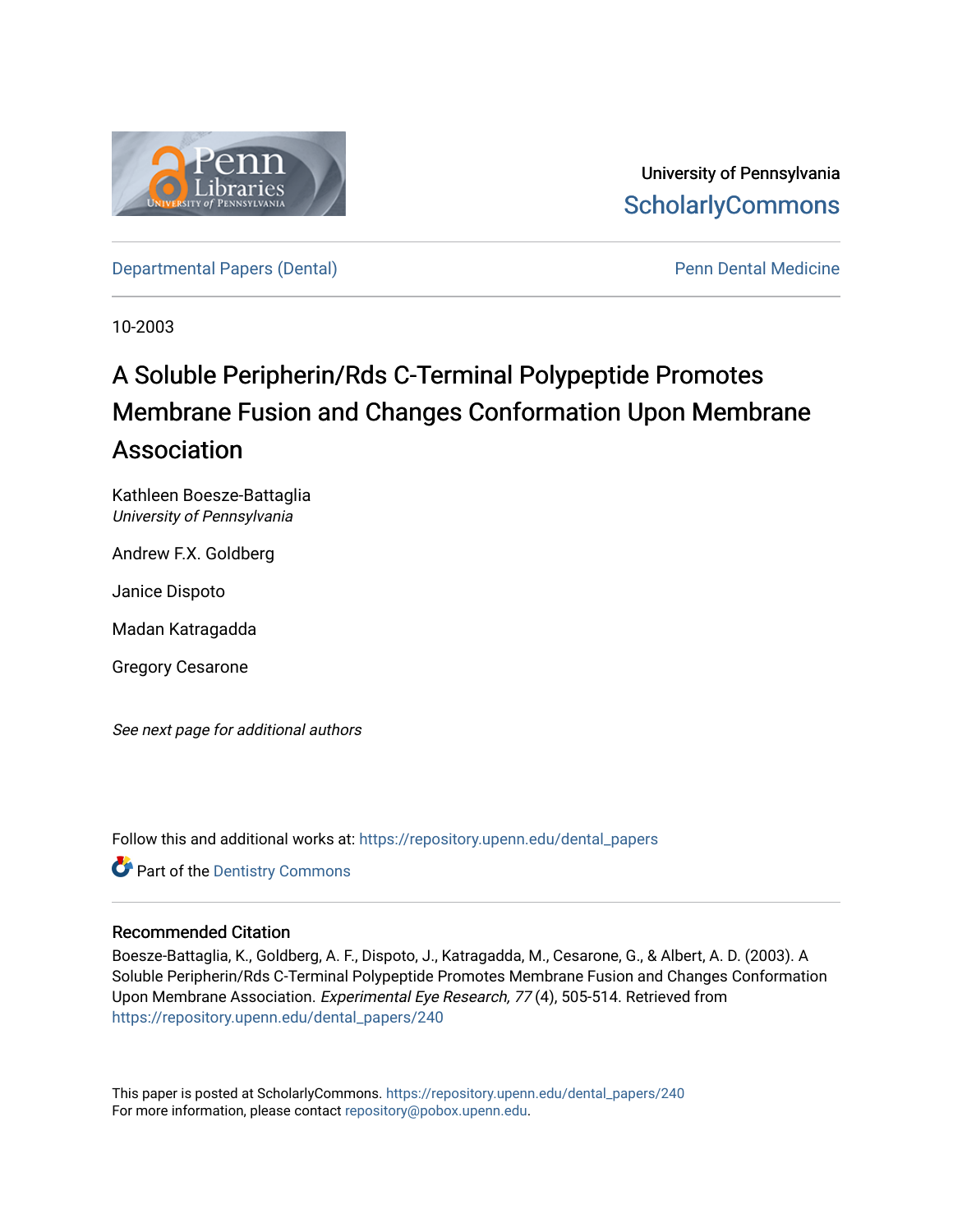## A Soluble Peripherin/Rds C-Terminal Polypeptide Promotes Membrane Fusion and Changes Conformation Upon Membrane Association

## **Abstract**

Photoreceptor rod cells contain a unique tetraspanin fusion protein known as peripherin/rds. This protein is important in membrane fusion events hypothesized to be essential to disk membrane morphogenesis and disk shedding. In vivo and in vitro fusogenic activity has been mapped to the C-terminal domain of peripherin/rds. Moreover, a fusion peptide domain localized to a 15 amino acid long region (residues 311–325) is essential for mediating lipid bilayer fusion of model membranes. To address the functional and structural properties required for peripherin/rds dependent membrane fusion, constructs of the entire C-terminal domain (residues 284–346) were generated and polypeptides expressed. A wild typeperipherin/rds C-terminal GST fusion construct that included the entire C-terminus (PERCTER) or a Cterminal truncation mutant (PERCTN) were engineered with a thrombin cleavage site. Protein expression was induced in E. coli with IPTG, expressed proteins cleaved from the GST with thrombin and purified to homogeneity on a Superdex 75 column. Purity was confirmed by SDS–PAGE and Western blot analysis. The purified wt C-terminal protein resolved as a monomer under reducing conditions on SDS–PAGE (15%) and was immunoreactive with anti peripherin/rds antibody 2B6 (gift from Dr R. Molday). The purified polypeptide promoted the requisite steps of fusion, membrane destabilization, lipid mixing and aqueous contents mixing. Conversely, the truncation mutant lacking a portion of the fusion domain was unable to promote these steps. A common feature of most membrane fusion proteins is a change in conformation upon membrane association. Structural changes in the C-terminal polypeptide were investigated using far UV CD. The far UV CD spectra of the purified C-terminal polypeptide indicated substantial α-helical content in the wt peptide in isotonic aqueous buffer. An increase in intensity of 208 and 222 nm CD bands upon addition of DPC vesicles indicated an increase in  $\alpha$ -helical content of the polypeptide. These results demonstrate that a purified soluble form of the C-terminus of peripherin/rds can interact with biological phospholipids; moreover, this interaction promotes a conformational change that is most consistent with an increase in α-helical content.

## Keywords

peripherin/rds, membrane fusion, photoreceptors, GST-fusion protein

## **Disciplines**

**Dentistry** 

## Author(s)

Kathleen Boesze-Battaglia, Andrew F.X. Goldberg, Janice Dispoto, Madan Katragadda, Gregory Cesarone, and Arlene D. Albert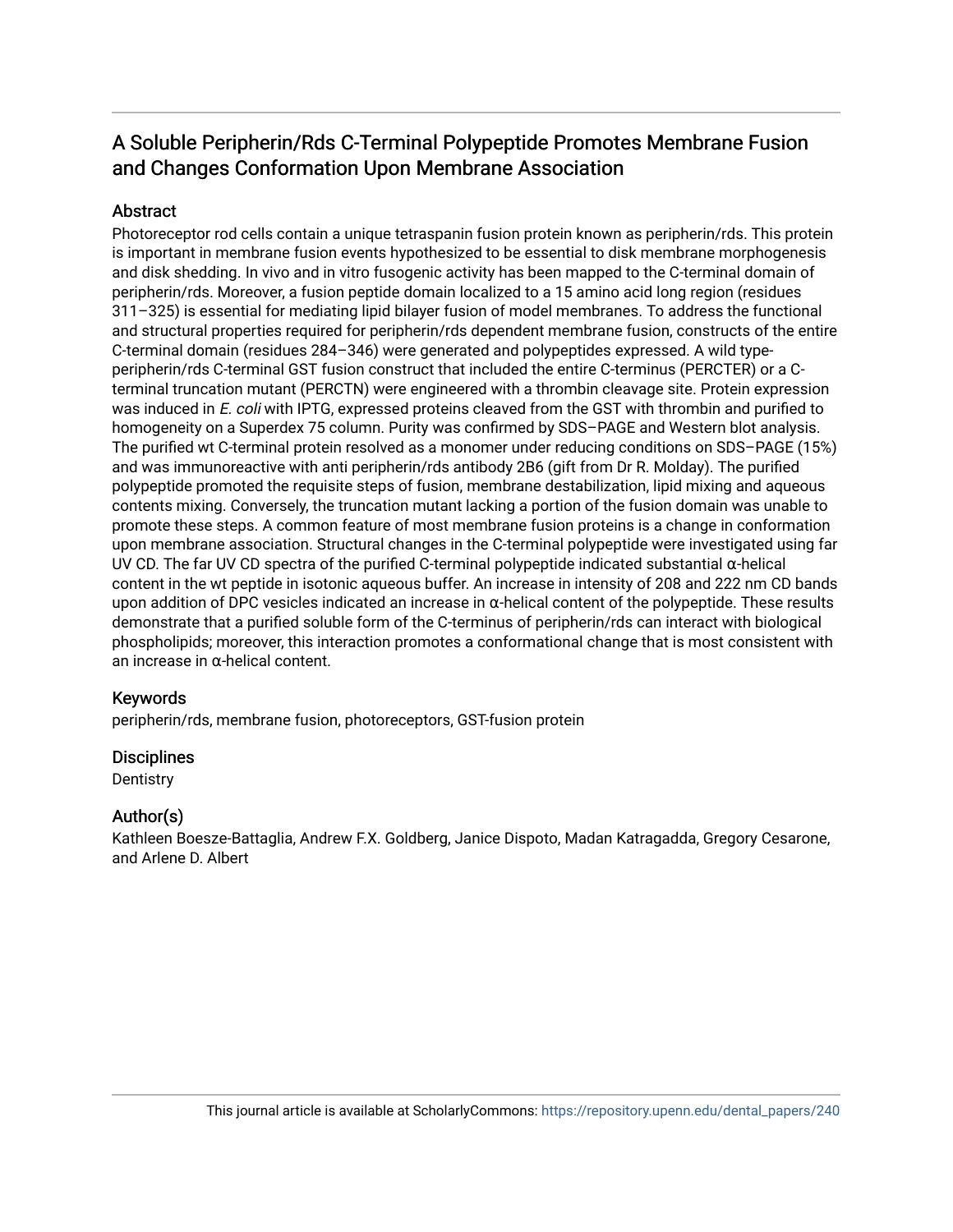

# **HHS Public Access**

Author manuscript *Exp Eye Res*. Author manuscript; available in PMC 2016 January 29.

Published in final edited form as: *Exp Eye Res*. 2003 October ; 77(4): 505–514.

## **A soluble peripherin/Rds C-terminal polypeptide promotes membrane fusion and changes conformation upon membrane association**

**Kathleen Boesze-Battaglia**a,\* , **Andrew F.X. Goldberg**b, **Janice Dispoto**<sup>c</sup> , **Madan Katragadda**d, **Gregory Cesarone**<sup>c</sup> , and **Arlene D. Albert**<sup>d</sup>

<sup>a</sup>Department of Biochemistry, School of Dental Medicine, 4001 Spruce Street, University of Pennsylvania, Philadelphia, PA 19104, USA

<sup>b</sup>Eye Research Institute, Oakland University, Rochester, MI 48309, USA

<sup>c</sup>Graduate School of Biomedical Sciences, Stratford, NJ 08084, USA

<sup>d</sup>Department of Molecular and Cell Biology, University of Connecticut, Storrs, CT 06269, USA

## **Abstract**

Photoreceptor rod cells contain a unique tetraspanin fusion protein known as peripherin/rds. This protein is important in membrane fusion events hypothesized to be essential to disk membrane morphogenesis and disk shedding. In vivo and in vitro fusogenic activity has been mapped to the C-terminal domain of peripherin/rds. Moreover, a fusion peptide domain localized to a 15 amino acid long region (residues 311–325) is essential for mediating lipid bilayer fusion of model membranes. To address the functional and structural properties required for peripherin/rds dependent membrane fusion, constructs of the entire C-terminal domain (residues 284–346) were generated and polypeptides expressed. A wild type-peripherin/rds C-terminal GST fusion construct that included the entire C-terminus (PERCTER) or a C-terminal truncation mutant (PERCTN) were engineered with a thrombin cleavage site. Protein expression was induced in *E. coli* with IPTG, expressed proteins cleaved from the GST with thrombin and purified to homogeneity on a Superdex 75 column. Purity was confirmed by SDS–PAGE and Western blot analysis. The purified wt C-terminal protein resolved as a monomer under reducing conditions on SDS–PAGE (15%) and was immunoreactive with anti peripherin/rds antibody 2B6 (gift from Dr R. Molday). The purified polypeptide promoted the requisite steps of fusion, membrane destabilization, lipid mixing and aqueous contents mixing. Conversely, the truncation mutant lacking a portion of the fusion domain was unable to promote these steps. A common feature of most membrane fusion proteins is a change in conformation upon membrane association. Structural changes in the C-terminal polypeptide were investigated using far UV CD. The far UV CD spectra of the purified C-terminal polypeptide indicated substantial α-helical content in the wt peptide in isotonic aqueous buffer. An increase in intensity of 208 and 222 nm CD bands upon addition of DPC vesicles indicated an increase in α-helical content of the polypeptide. These results demonstrate that a purified soluble form of the C-terminus of peripherin/rds can interact

<sup>\*</sup>Corresponding author. Dr Kathleen Boesze-Battaglia, Department of Biochemistry, School of Dental Medicine, 4001 Spruce Street, University of Pennsylvania, Philadelphia, PA 19104, USA. battagli@Biochem.dental.upenn.edu (K. Boesze-Battaglia).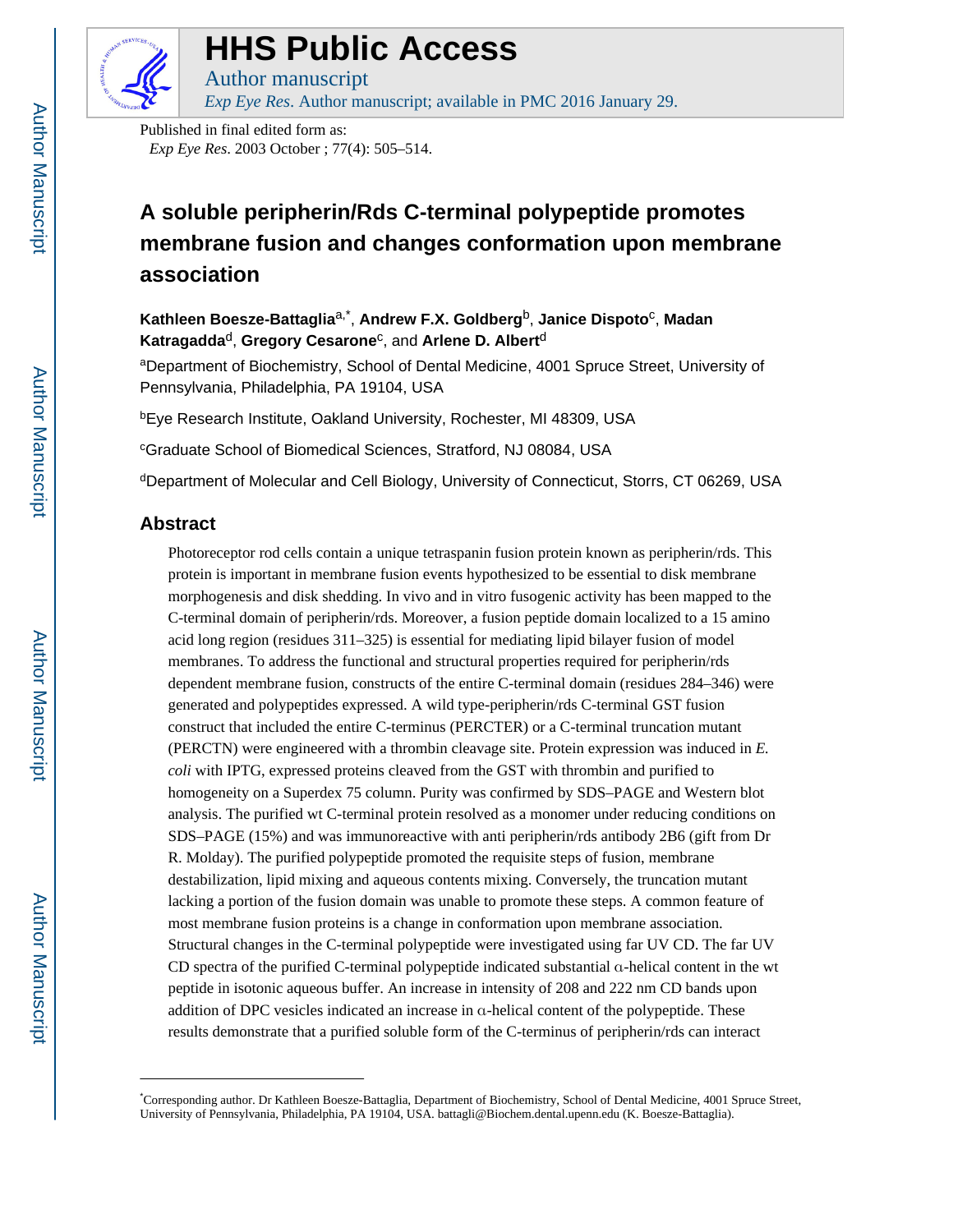with biological phospholipids; moreover, this interaction promotes a conformational change that is most consistent with an increase in α-helical content.

#### **Keywords**

peripherin/rds; membrane fusion; photoreceptors; GST-fusion protein

#### **1. Introduction**

Membrane fusion is an essential component of cellular events as diverse as endocytosis, exocytosis, fertilization, viral entry into host cells and trancosytosis in polarized epithelial cells (Pecheur et al., 1999; Wasserman, 1999; White 1992; Hernandez et al., 1996). Membrane fusion events also play a critical role in the function of photoreceptor rod cells, the cells that are responsible for vision under low levels of light. These cells have an inner segment and a highly specialized outer segment region. The specialized outer segment contains a stack of closed flattened membranous sacs known as disks that contain the phototransduction protein rhodopsin. In these post-mitotic cells, an active membrane renewal process is required to maintain structural integrity and thereby normal physiological function. The outer segment region maintains a constant number of disk membranes through the coordinated processes of disk morphogenesis at the base and a compensatory shedding of older disks at the apical tip (Young, 1976). Both of these processes require membrane fusion (for review see Boesze-Battaglia and Goldberg, 2001); at the disk base, evaginations of the ROS plasma membrane fuse to form a closed disk membrane (Steinberg et al., 1976); at the apical tip a series of older disks are delineated from the remainder of the outer segment in disk packets by a fusion of the disks with the plasma membrane (Matsumoto and Besharse, 1985).

Previous work from this laboratory has identified a unique photoreceptor specific fusion protein, peripherin/rds (a.k.a. rds/peripherin and peripherin-2), proposed to mediate fusion between membranes within the ROS (Boesze-Battaglia et al., 1997; 1998). Peripherin/rds is a member of the tetraspanin superfamily. It is localized exclusively to the rim region of the disks (Arikawa et al., 1992) and it is oriented in the disk membranes such that its N- and Ctermini are exposed to the cytoplasm (Connell and Molday, 1990). Studies investigating the effect of peripherin/rds mutations on fusion of phospholipid bilayers identified amino acid residues 311–325, located within the cytoplasmic C-terminus of peripherin/rds, as the minimal region required for membrane binding and subsequent fusion (Boesze-Battaglia et al., 1998). A peptide corresponding to this fusion region was found to be an amphiphilic αhelix by FTIR (Boucheix and Rubinstein, 2001; Boesze-Battaglia et al., 1997; 1998; 2000; Muller-Weeks et al., 2002). Further studies of fusion in phospholipid bilayers utilized a peptide analogue of the fusion domain, called PP-5. These studies showed that fusion competency requires a tetrameric arrangement of the fusion peptide and by inference of the entire C-terminus (Boesze-Battaglia et al., 2000). Recently, a highly conserved region upstream of the fusion peptide domain (Stefano et al., 2002) that includes a proline at position 295 was shown to participate in the transition from a pre-fusion to a fusion competent state of this protein (Stefano et al., 2002). Similar regions have been identified as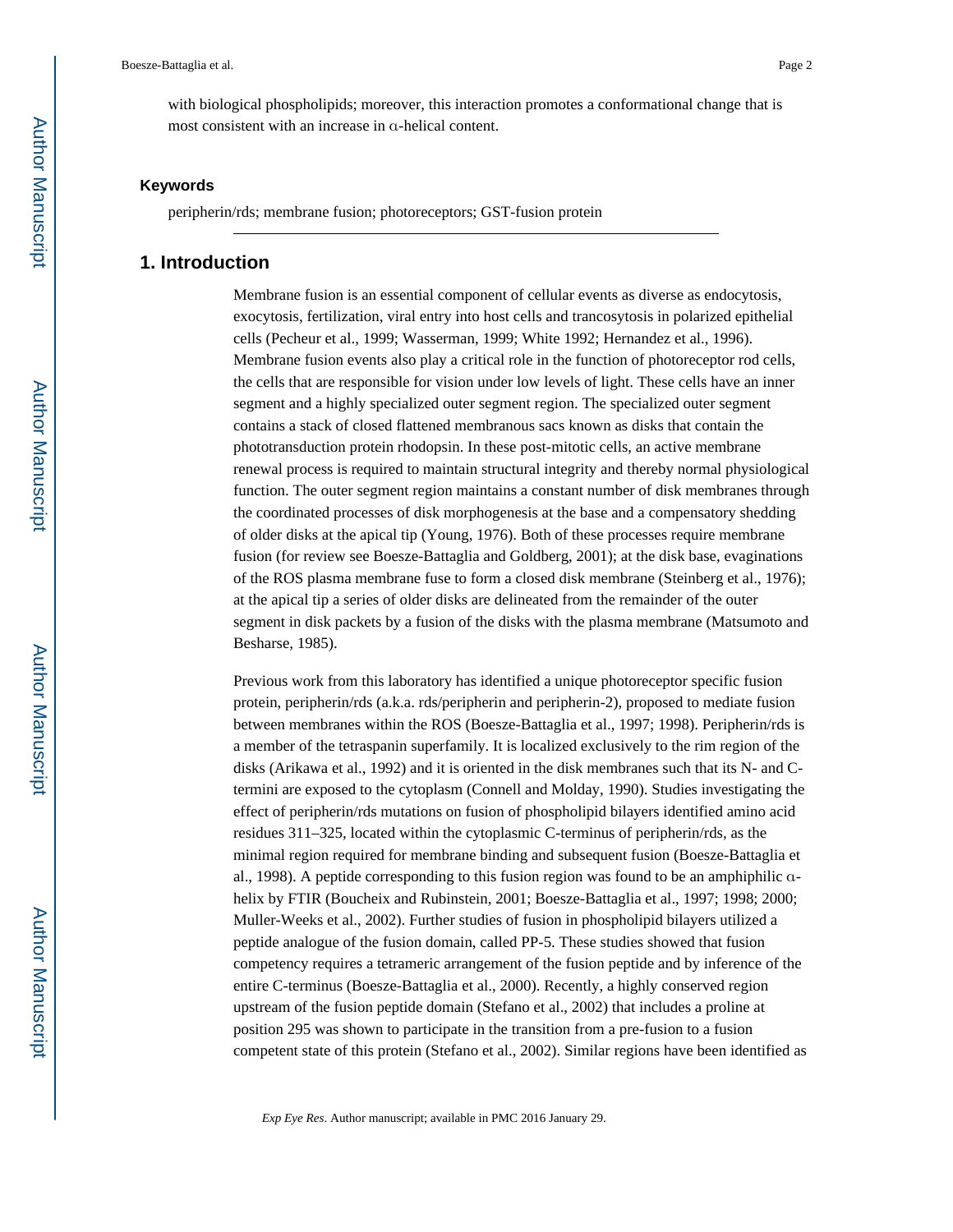essential for conformational changes of fusion proteins in intracellular fusion, neurotransmitter release and viral infectivity (Boucheix and Rubinstein, 2001; Pecheuer et al., 2000; Weimbs et al., 1997).

Biological membrane fusion may be mediated by a single fusion protein or by fusion protein complexes specific to the cell (Pecheur et al., 1999; Wasserman, 1999; White, 1992; Hernandez et al., 1996; Pecheur et al., 2000; Weimbs et al., 1997; Jones et al., 1998). Common properties of these fusion proteins include multiple regions including a fusion peptide domain (Young, 1976; Pecheur et al., 2000), a 'fusion trigger' region and a hairpinlike domain necessary for the formation of a fusion pore (Weimbs et al., 1997). A comprehensive analysis of the fusion proteins involved in these processes and the processes themselves has provided a paradigm having four clearly defined steps: cell adhesion, close approach of the two opposing membrane, localized membrane destabilization and mixing of the aqueous contents (Bentz and Ellens, 1998). These steps require a series of conformational changes within the fusion protein complexes, as well as within the fusion peptide domain (Bentz, 2000).

In this study we expressed the C terminal region of peripherin/rds (residues 284–346) as well as a truncated version (residues 284–318), which does contain an intact fusion peptide. The soluble full-length C terminal polypeptide mediated the steps of membrane fusion while the truncated version did not. These fusion studies indicate that the properties inherent in the longer polypeptide are sufficient to support its biological role as a membrane fusion protein in the absence of anchorage to the membrane. Finally, we show that the secondary structure of the peptide is sensitive to the presence of a lipid environment in that the α-helical content increases in the presence of the lipid. This type of structural change is consistent with the formation of a coiled–coiled intermediate as part of the molecular mechanism of the fusion process. This work is of particular significance since peripherin/rds is the first tetraspanin proposed to directly mediate biological membrane fusion (Pecheur et al., 1999).

## **2. Materials and methods**

#### **Materials**

*N*-methyl dioleoyl phosphatidylethanolamine (*N*-methyl-DOPE),

dodecylphosphatidylcholine (DPC), phosphatidylcholine (egg), phosphatidylserine (egg) and cholesterol were purchased from Avanti Polar Lipids (Birmingham, AL). *N*-(7 nitro-2,1,3-benzoxadiazol-4-yl) phosphatidylethanolamine (NBD-PE) and *N*-(lissamine Rhodamine B sulfonyl) phosphatidylethanolamine (Rh-PE), 8-aminonaphtalene-1,3,6 trisulfonic acid sodium salt (ANTS) and *p*-xylenebis(pyridinium) bromide (DPX) were purchased from Molecular Probes (Eugene, USA).

#### **Preparation of GST-C-terminal peripherin/rds construct and purified protein**

A glutathione *S*-transferase (GST) fusion protein encoding the predicted 63 C-terminal amino acids of bovine peripherin/rds, FPCTER, was produced using conventional methology (Maniatus et al., 1989). A 130 bp PCR amplification product was obtained using oligonucleotides primers (5′-TGTTGGATCCCGC-TACCTGCACACG-3′ and 5′- GGAGTACTAGTAAC-CCTGGCCCCAGTCACGACGTTGTAA-3′), the coding sequence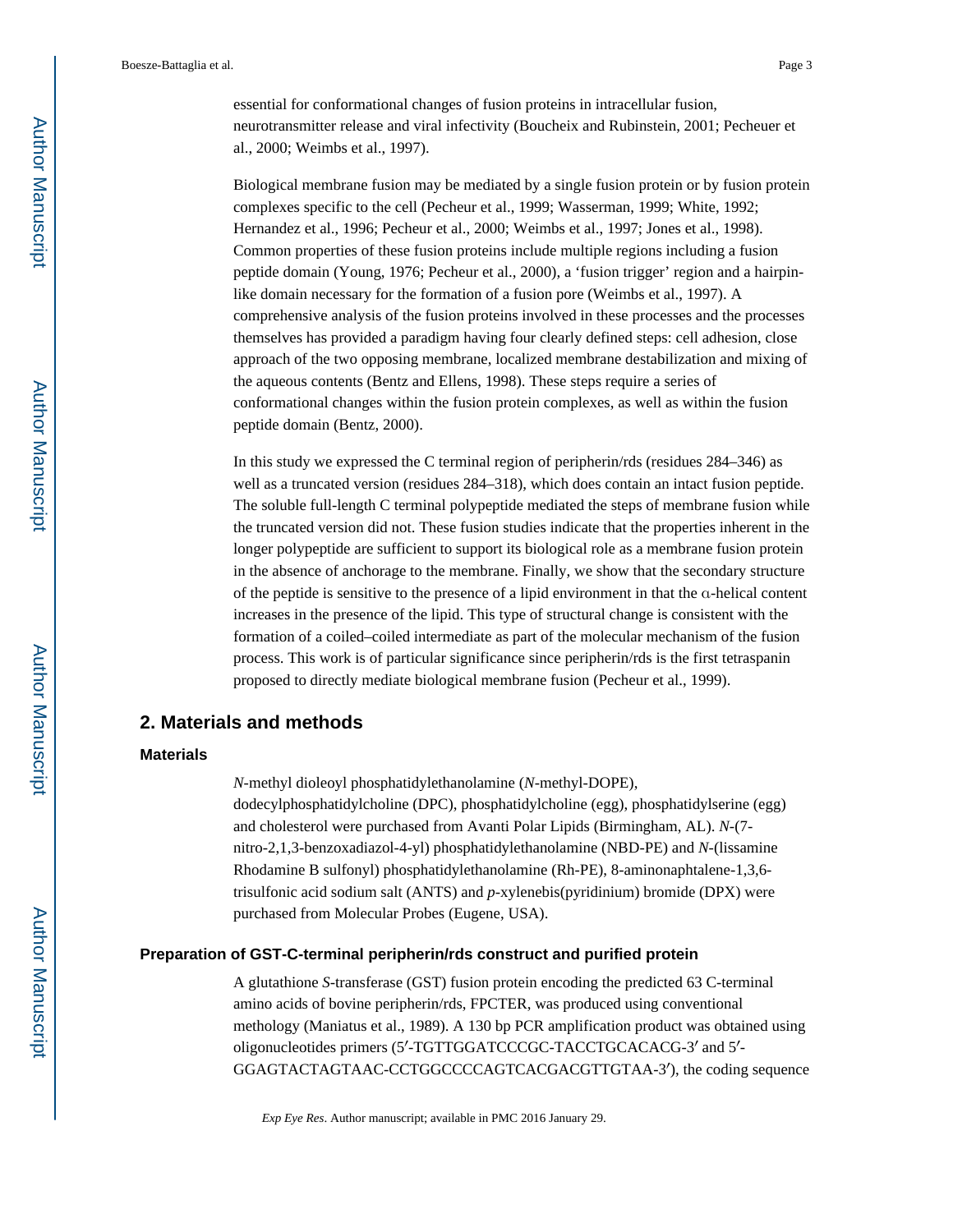of bovine peripherin/rds C-terminus (Connell and Molday, 1990), and Taq polymerase. The PCR product was digested with BamHI, purified, and ligated into BamHI cut and purified pGEX-2T (Smith and Johnson, 1988) to generate pFPCTER. Proper insert orientation was selected by restriction mapping; insert and junction sequences were verified by doublestranded DNA sequencing, using a Big Dye terminator cycle sequencing kit (Applied Biosystems, Inc.). Expression of the predicted 32 kDa fusion protein was confirmed by induction of a TOP10F′ bacterial culture with 1 mM IPTG for 2 hr at 37°C.

A truncated version of the C-terminal fusion protein, FPCTCN, was created by digesting pFPCTER with Stu I and Sma I, then purifying and self-ligating the 5.1 kb fragment. The completed construct was verified by double-stranded DNA sequencing, using a Big Dye terminator cycle sequencing kit (Applied Biosystems, Inc.) The pFPCTCN plasmid encodes a GST fusion protein joined to the N-terminal 34 amino acids of the peripherin/rds Cterminus. This truncation interrupts the fusogenic helix (Boesze-Battaglia et al., 1997; Boesze-Battaglia et al., 1998) with a stop codon at its approximate midpoint. Expression of the predicted 29 kDa fusion protein was confirmed by induction of TOP10F′ bacterial culture with 1 mM IPTG for 2 hr at 37°C.

#### **Cleavage of purified GST-C-terminal fusion proteins**

The full-length GST-C-terminal peripherin/rds fusion protein and the GST-C-terminal truncation mutant were engineered with a thrombin cleavage site. The isolated GST-fusion proteins were treated with thrombin as described (Smith and Johnson, 1988). Briefly, the GST-C-terminal proteins were diluted into thrombin cleavage buffer; 50 mM Tris–HCl, 150 NaCl, 2.5 mM CaCl<sub>2</sub>, pH 7.5 and incubated overnight at either  $37^{\circ}$ C or room temperature with thrombin in a 1:1 (wt/wt) ratio. The reaction was stopped with the addition of  $2 \times$  SDSsample buffer for electrophoresis and Western blot analysis or quick frozen in liquid nitrogen for depolarization studies, fusion assays and column chromatography.

#### **Purification of GST-C-terminal fusion protein products**

The full-length peripherin/rds C-terminal fusion protein was cleaved with thrombin as described above. The cleaved C-terminal polypeptide was purified using size exclusion FPLC. Routinely, 2 ml of sample was loaded onto a Hi-load 16/60 Superdex preparatory grade column (diameter 16 mM; length 62 cm; Amersham Pharmacia, Uppsala, Sweden). The sample was eluted with 0.25 M NaCl; in 0.02 M Na<sub>2</sub> PO<sub>4</sub>, pH 7.4 at a flow rate of 1 ml min−1 and absorbance monitored at 214 nm. The identity of the peaks was confirmed using dot blot analysis with monoclonal antibody 2B6 and purity confirmed with Coomasie staining of 15% SDS–PAGE based on the system of Laemmli (Laemmli, 1970), and Western blot analysis (Boesze-Battaglia et al., 1998). The relative sizes of the complexes were determined by comparison to known standards; BSA, (87 kDa), thrombin, (33.5 kDa), GST (27.5 kDa), trypsin, (24 kDa); cytochrome c (12.4 kDa), angiotensin (1.25 kDa), metand leu enkephalin (0.56 kDa) and the tripeptide, Val-Tyr-Val (0.38 kDa).

#### **Vesicle preparation**

Phospholipids were purchased from Avanti Polar Lipids (Birmingham, AL, USA). Phosphatidylcholine (PC), phosphatidylserine (PS) and cholesterol (Chol) were co-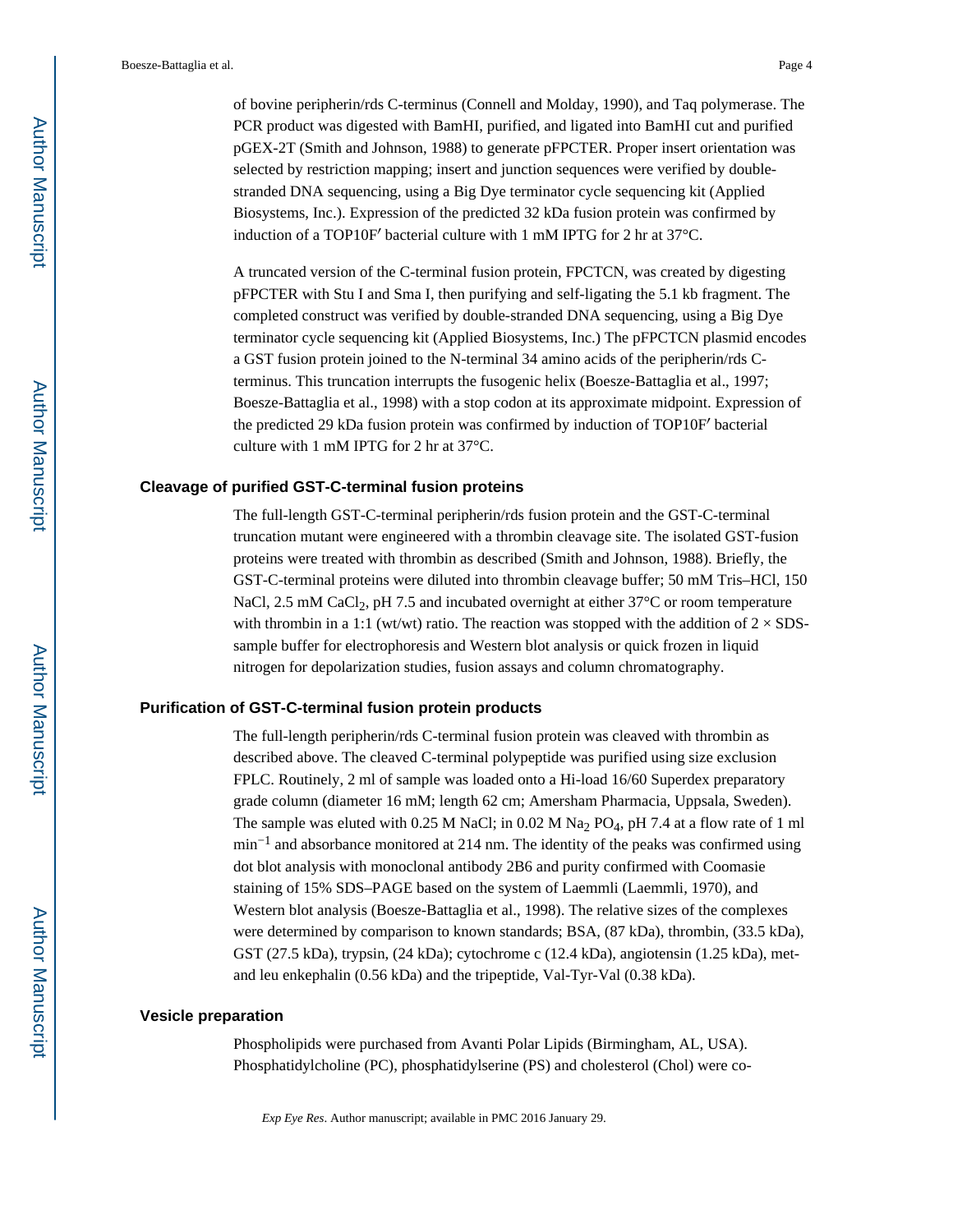solubilized in cholorform in a 4:4:1 molar ratio, dried under  $N_2$  and lyopholized. Large unilamellar vesicles (LUVs) were prepared by extrusion essentially as described (Hope et al., 1985). Briefly, dried lipid films were lyophilized for 4 hr and the resulting film resuspended in 5 mM Hepes, 100 mM NaCl (pH 7.4). The lipid dispersions were subjected to 10 freeze-thaw cycles in liquid nitrogen prior to 10 extrusion cycles. Extrusions were performed with a Nucleopore filtration device through either a membrane of 0.1 or 0.4 μm, depending on the types of assays. When the LUVs were to be used for aqueous contents mixing assays the fluorophores were encapsulated into the vesicles as described below. Phosphate was determined as described by Bartlett (1959) and modified by Litman (1973).

#### **Resonance energy transfer (RET) assay depicting membrane mixing**

The fusion between PC/PS/CHOL vesicles containing fluorescent probes NBD-PE and Rh-PE was monitored as a mixing of membrane components using a fluorescence resonance energy transfer method as described originally by Struck et al. (1981). Using a mixture of fluorescently labeled and unlabeled vesicles the assay is based on the dilution of a resonance energy transfer pair, Rh-PE and NBD-PE. Dilution due to membrane lipid mixing results in an increase in NBD-PE fluorescence. Vesicles containing 0.6% (mole%) Rh-PE and 0.6% (mole%) NBD-PE were mixed with unlabeled vesicles in a 1:1 molar ratio. At this concentration of fluorophores, the NBD-PE fluorescence increases linearly with the dilution of the probe. Emission of NBD- fluorescence was monitored at 530 nm, with the excitation wavelength set at 465 nm (rhodamine excitation). A 515 nm cutoff filter was used between the sample and the emission monochrometer to decrease interference from scattering.

#### **ANTS–DPX contents mixing assays**

ANTS–DPX fusion assays were carried out to confirm protein induced aqueous contents mixing as described by Ellens et al. (1985). LUVs encapsulting either ANTS or DPX were prepared as described by Szoka et al. (1980) and in further detail by Ellens et al. (1985). Briefly, *N*-methyl-DOPE was hydrated on ice, under nitrogen in 25 mM ANTS, 45 mM NaCl, 10 mM glycine, pH 9·5 or 90 mM DPX, 10 mM glycine, pH 9·5 for 3 hr. Subsequent to the freeze-thaw and extrusion steps described above, the encapsulated fluorophores were separated from the unencapsulated fluorophores on a Sephadex G-50 column, with 100 mM NaCl, 10 mM Glycine, 0.1 mM EDTA, pH 9.5 as the elution buffer. The vesicles were used immediately for fusion assays. These assays were carried out in a final volume of 3 ml, with a 9:1 molar ratio of DPX-containing LUVs to ANTS containing LUVs. Fusion was initiated with a decrease in pH from 9.5 to 4.5 with the addition of 100 μl of 2 M Na acetate/acetic acid buffer. Fluorescence intensity was monitored with  $\lambda_{ex} = 380$  nm and  $\lambda_{em} = 510$  nm: The mixing of the aqueous contents results in the formation of an ANTS–DPX complex with a reduced quantum yield and a quenching of fluorescence. This decrease in fluorescence was monitored continuously for 5–10 min. The initial rate of fusion (IRF) between the vesicles was calculated (Szoka et al., 1980; Ellens et al., 1985) from the slope of the fluorescence decay curve during the period immediately following the initiation of fusion (first 1–2 min). Hundred percent fluorescence intensity was taken to be the initial fluorescence intensity before the decrease in pH.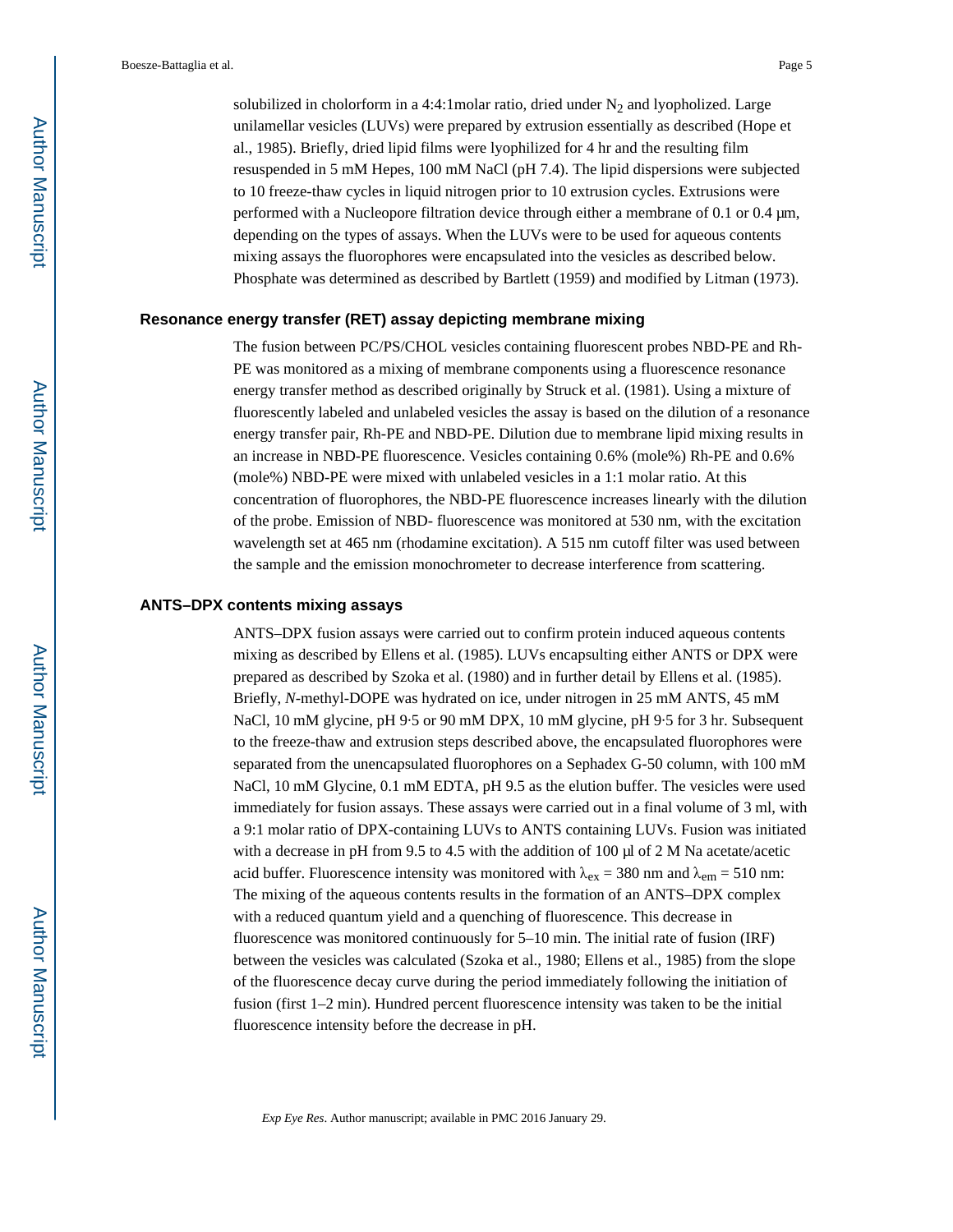#### **Membrane permeability studies**

Membrane bilayer destabilization was inferred from membrane depolarization studies and measured fluorimetrically with the cation sensitive dye,  $dis-C_2-5$ , as a collapse in a valinomycin induced diffusion potential (Kliger et al., 1997). SUVs composed of phosphatidylcholine/phosphatidylserine/cholesterol (PC/PS/CHOL) in a 4:4:1 molar ratio were prepared by probe sonication in the presence of  $K^+$  containing buffer (50 mM  $K_2SO_4$ , 10 mM Hepes-SO<sub>4</sub>, pH 6.8). An aliquot of the SUVs (phospholipid concentration = 36 nmol) was added to 10 ml of isotonic buffer (50 mM Na<sub>2</sub>SO<sub>4</sub>, 10 mM Hepes-SO<sub>4</sub>, pH 6.8) containing 10 μl of the fluorescent probe diS-C<sub>2</sub>-5 (stock 1 mM) and incubated at 37°C until stable baseline fluorescence was established. The addition of valinomycin (final concentration =  $10^{-7}$  M), selectively permeabilized the vesicles to K<sup>+</sup>, creating a negative diffusion potential inside the vesicles resulting in the quenching of the dye's fluorescence. GST-C-terminal fusion proteins or purified C-terminal polypeptide from a 1 mg ml<sup>-1</sup> stock in either dH<sub>2</sub>O or K<sup>+</sup>-free buffer were added in 25, 75, or 100 μl aliquots. Fluorescence was subsequently recorded at  $\lambda_{ex} = 620$  nm and  $\lambda_{em} = 670$  nm for 90 min. An increase in fluorescence intensity upon the addition of proteins was indicative of a dissipation of the diffusion potential due to polypeptide induced destabilization. The percent fluorescence recovery was calculated as described (Kliger et al., 1997), using the equation below

$$
F_t=[(I_t-I_o)/(I_f-I_o)]\times 100
$$

 $I_t$  is the fluorescence after the addition of the peptide, at time  $t$ ,  $I_0$  is fluorescence after the addition of valinomycin,  $I_f$  = fluorescence intensity prior to the addition of valinomycin. Mellitin (final concentration =  $9.0 \mu g$  ml<sup>-1</sup>) was added to confirm that the increase in fluorescence observed was due to a collapse in the diffusion potential. In all of the permeability studies mellitin was able to dissipate the valinomycin induced diffusion potential after the addition of those proteins which had no effect.

#### **Fluorimetric assays**

Fluorescence measurements were conducted in a Perkin–Elmer LS50B spectrofluorimeter, at 37°C with continuous stirring. In all assays the kinetics of the change in fluorescence was recorded continuously. Data symbols are included in the figures to allow for identification of the curves.

#### **2.1. Circular dichroism studies**

Purified full-length peripherin/rds C-terminal polypeptide samples were prepared in 50 mM phosphate buffer (pH 7) for CD studies at 0.1 mg ml<sup>-1</sup>. To determine the effect of dodecylphosphatidylcholine (DPC), additional samples were prepared as above, in which the lipid was present in a 100:1 ratio to the polypeptide. Spectra were recorded on a Jasco J-715 spectropolarimeter using a 1 nm bandwidth and a 0.2 cm path length. The instrument was programmed to average three spectra taken from 190 to 260 nm. The predicted structure was based on algorithms using wavelengths between 205 and 260 nm. No detectable change in intensity was observed with DPC vesicles alone. All samples were run at least three times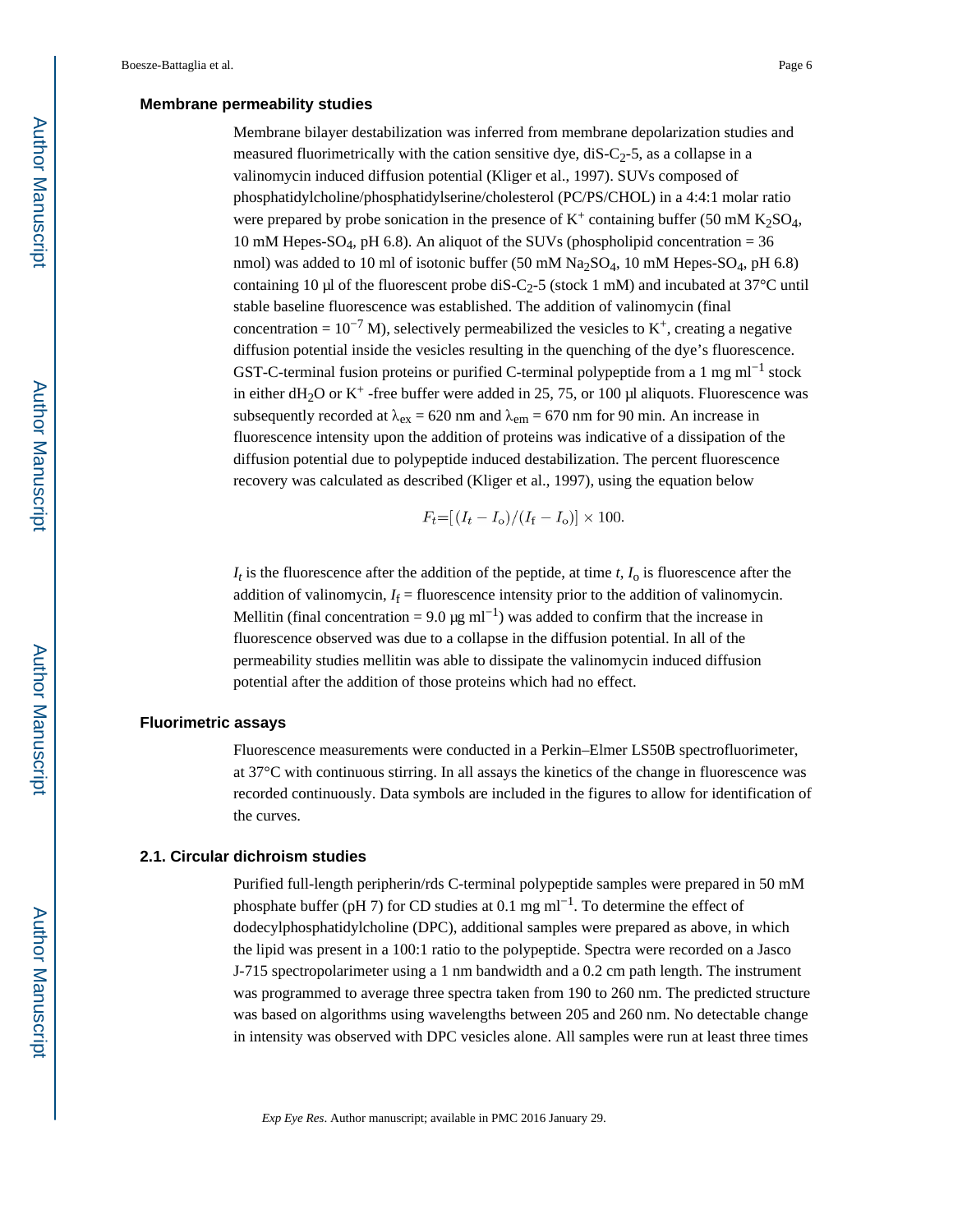at room temperature. Total protein was determined using a Bio-Rad microassay procedure (Sigma, St Louis, MO, USA).

## **3. Results**

#### **3.1. Purification of the C-terminal peripherin/rds polypeptide**

Peripherin/rds has been shown to promote membrane fusion in cell free assay systems (Boesze-Battaglia et al., 1997; Boesze-Battaglia et al., 1998). Residues 311–325 of the Cterminus of peripherin/rds have been identified as the minimal region required to promote lipid bilayer fusion (Boesze-Battaglia et al., 1997; Boesze-Battaglia et al., 1998; Boesze-Battaglia et al., 2000). To further investigate the functional and structural properties of the C-terminus, polypeptides corresponding to the entire C-terminal region were expressed. In these studies, a bovine peripherin/rds GST-C-terminal fusion protein, depicted schematically in Fig. 1, was expressed in *E. coli*. The entire C-terminus of peripherin/rds from residues 284 to 346 was assembled into a construct engineered with a thrombin cleavage site. This peptide will be referred to as the full-length peripherin/rds C-terminal polypeptide (abbreviated PERCTER). A second similarly engineered construct corresponding to residues 284–318 was also generated. This truncation mutant lacks half of the fusion domain (residues 311–325) of peripherin and will be referred to as the C-terminal truncation polypeptide (abbreviated PERCTN). The GST-C-terminal fusions were expressed in *E. coli*  by IPTG induction at 37°C for 3 hr and purified as described in Section 2.

Expressed protein eluted with glutathione from GST-Sepharose was characterized by immunobloting. An anti-GST and anti-peripherin/rds mAb 2B6 immunoreactive band with a molecular mass of 36 kDa, corresponding to the predicted size of the GST-peripherin/rds C terminal polypeptide was isolated in the eluant. The GST-C-terminal polypeptide was cleaved with thrombin and the proteins in the cleavage reaction separated by size exclusion chromatography (Fig. 2). The six isolated fractions  $(A-F)$  were run on a 15% SDS–PAGE gel, transferred to nitrocellulose and immunoblotted with anti-peripherin/rds mAb 2B6 and anti-GST. The results of the anti-peripherin/rds blots are shown in the inset to Fig. 2. Peak E was found to contain an 8 kDa band that was immunoreactive with anti-peripherin/rds mAb 2B6, no additional proteins were detected in this fraction as shown by Coomasie staining (data not shown). In addition a 35.5 kDa band was detected in peak B corresponding to uncleaved protein (Fig. 2 inset). No detectable immunoreactivity with anti peripherin/rds mAb 2B6 was observed in Peak A or F.

#### **3.2. The full-length C-terminal polypeptide promotes the steps of fusion**

To investigate the ability of the purified C-terminus to mediate lipid bilayer fusion, the final steps of membrane fusion were assayed. First, the destabilization of the membrane was inferred from membrane depolarization studies, and second, membrane fusion was assessed both by mixing of the bilayer lipids and mixing of the aqueous contents (Bentz and Ellens, 1988). Biochemical and biophysical techniques demonstrating each of these steps have been used in previous studies to show that the synthetic peptide (PP-5) that corresponds to the peripherin/rds fusion peptide (residues 311–325), can promote membrane depolarization and membrane fusion in phospholipid vesicles (Boesze-Battaglia et al., 1997; Boesze-Battaglia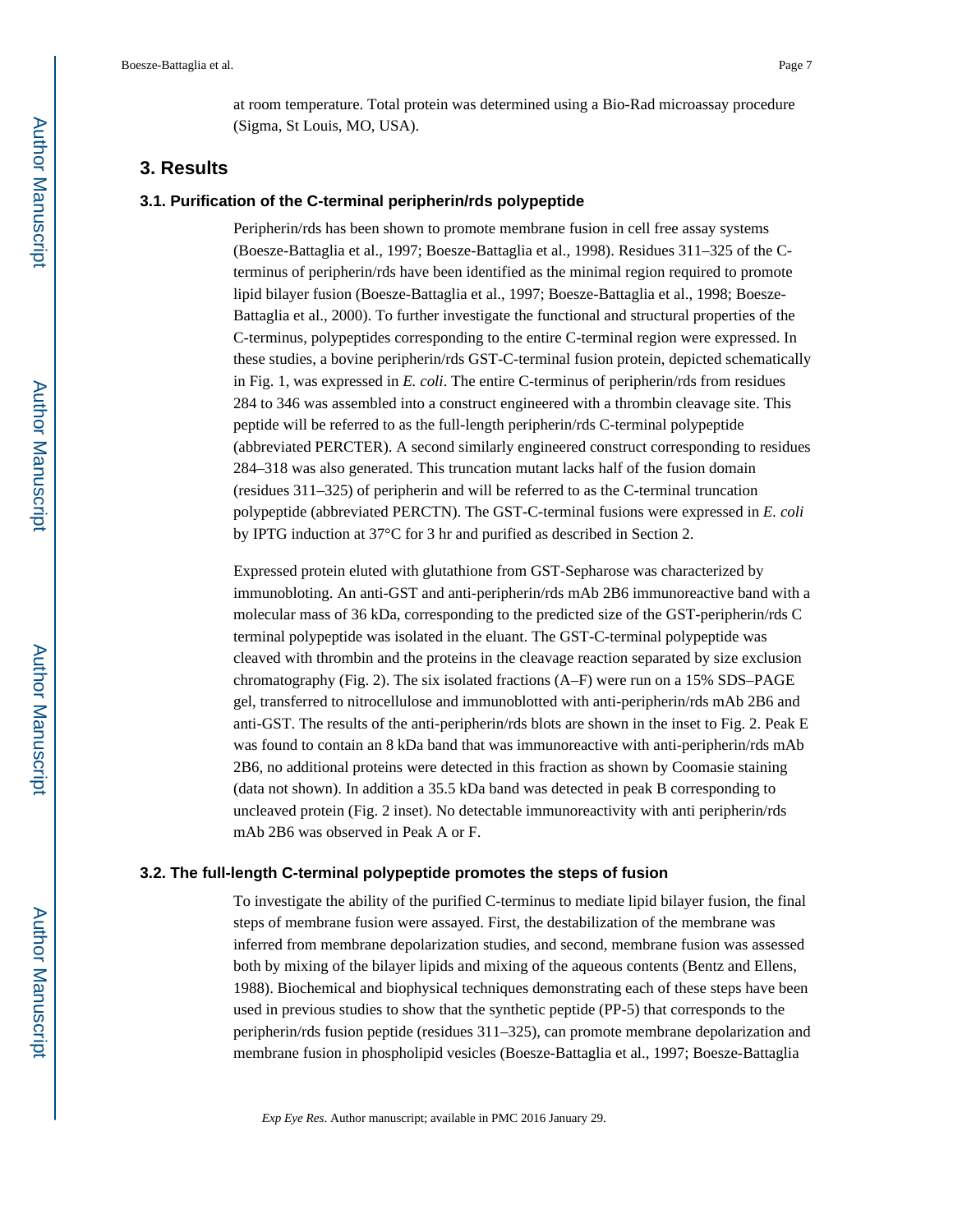et al., 1998; Boesze-Battaglia et al., 2000). Since we have identified the minimal region necessary to promote fusion we now wished to investigate how the entire C-terminal domain participates in this process.

#### **3.3. Membrane depolarization**

Membrane destabilization can be indirectly measured as an increase in membrane permeability that is monitored experimentally as a dissipation of a diffusion potential in a model membrane system. Phospholipid vesicles consisting of PC/PS/CHOL were prepared in a  $K^+$  containing buffer as described in Section 2. Upon addition of valinomycin,  $K^+$ selectively exits the vesicles and establishes a membrane potential across the bilayer. The  $K^+$  gradient can be detected as a change in the fluorescence of the cation sensitive dye, diS-C2-5. Membrane destabilization, inferred from the collapse of this gradient can be detected as an increase in fluorescence.

The ability of the C-terminal polypeptide and the truncated polypeptide to destabilize the bilayer was tested by addition of each of these to a suspension of vesicles in which a  $K^+$ gradient was established in the presence of  $\text{diSC}_2$ -5. A polypeptide that promotes membrane depolarization likely does so by destabilizing the bilayer thus increasing its permeability. Fig. 3(A) shows representative depolarization experiments. The purified, peripherin/rds Cterminal (PERCTER) polypeptide was able to promote membrane depolarization as indicated by the increase in fluorescence. During the same time period the truncated Cterminal polypeptide (PERCTN) did not promote membrane depolarization. Therefore, membrane depolarization (indicative of destabilization) required the fusion peptide domain, residues 311–325. The ability to depolarize the model membranes was found to be correlated to the amount of purified polypeptide added as shown in Fig. 3(B). The highest percent depolarization was observed at a 50:50 mix of phospholipid to polypeptide (mole/ mole). The basal levels of depolarization, change in fluorescence in the absence of added peptide corresponds to less than 2% depolarization (data not shown).

Complete membrane fusion requires that localized membrane destabilization is followed by mixing of both the bilayer lipids and the aqueous contents of the vesicles. The ability of the GST-C-terminus and the purified C-terminal polypeptide to promote fusion was determined using two different assays; one assay measured lipid mixing the other aqueous contents mixing.

#### **3.4. Lipid bilayer mixing**

Mixing of the bilayer lipids of large unilamellar PC/PS/CHOL vesicles was monitored using a fluorescence resonance energy transfer. Vesicles were prepared that contained the lipid soluble fluorescent probes, Rh-PE and NBD-PE at sufficiently high concentration in the bilayer to quench their fluorescence. These labelled vesicles were then mixed with unlabeled vesicles. Mixing of the lipids from the labelled and unlabeled vesicles was detected as an increase in NBD-PE fluorescence. In Fig. 4(A) the initial rate of fusion in response to the addition of purified C-terminal polypeptide is shown. The purified C-terminal peptide was found to promote fusion as detected by bilayer lipid mixing. In contrast, addition of the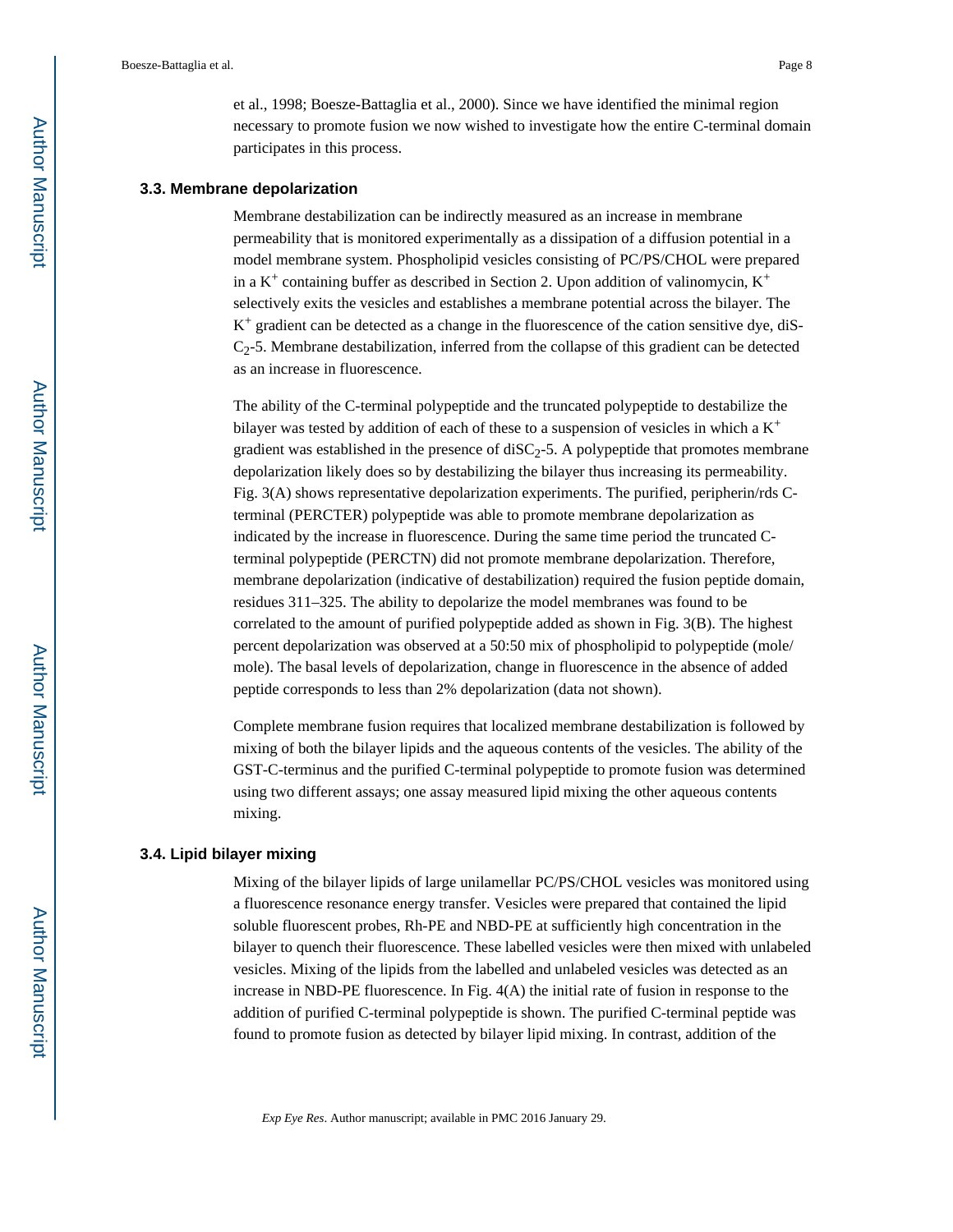truncated C-terminal (PERCTN) polypeptide resulted in no change in fluorescence intensity (data not shown, suggesting that it is unable to promote lipid mixing.

#### **3.5. Aqueous contents mixing**

It is not sufficient to demonstrate fusion by lipid mixing only. A number of fusion proteins, such as the hemagglutinin, have been shown to induce hemifusion, that is lipid mixing in the absence of complete aqueous contents mixing (Kliger et al., 1997). To assess whether the purified C-terminal polypeptide could promote aqueous contents mixing, two sets of large unilamellar vesicles, one containing the soluble fluorophore, ANTS and the other containing the soluble fluorophore, DPX were mixed. If the aqueous contents of the two vesicles mix an ANTS–DPX complex is formed and the fluorescence is quenched. As shown in Fig. 4(B), the purified C-terminal polypeptide PERCTER was found to promote aqueous contents mixing by this criterion. Similar results were obtained when the C-terminus of native purified peripherin/rds was cleaved by trypsin proteolysis and isolated in a supernatant fraction. This C-terminal polypeptide has previously been shown to promote aqueous contents mixing (Boesze-Battaglia et al., 1997; Boesze-Battaglia et al., 1998). The fusion peptide analogue, PP-5, was shown to inhibit both lipid mixing and aqueous contents mixing at concentrations similar to its inhibitory effect on native peripherin/rds in cell free assay systems (Boesze Battaglia et al., 1997; Boesze-Battaglia et al., 1998).

Collectively, these results demonstrate that the purified C-terminal polypeptide is properly folded as defined by the ability to promote depolarization and both lipid mixing and aqueous contents mixing, i.e. complete fusion.

#### **3.6. Analysis of secondary structure by circular dichroism**

Peptides corresponding to regions of intact proteins have been shown to exhibit the secondary structural elements present in the intact protein. Furthermore, the fusion peptide domain has been shown to exhibit α-helical structure (Boesze-Battaglia et al., 1998). Far ultraviolet circular dichroism (CD) was used to investigate the secondary structure present in the peripherin/rds C-terminal polypeptide. As shown in Fig. 5 the C-terminal region exhibits considerable secondary structure. The elements of the secondary structure were predicted based on the CD spectrum using algorithms as described (Bohm et al., 1992). The results of these studies are shown in Table 1. An α-helical region in the polypeptide is consistent with the structure observed for the fusion peptide, PP-5, in solution detected using FTIR (Arikawa et al., 1992).

To investigate the effect of a membrane surface on the secondary structure of the polypeptide the CD spectrum of the C-terminal polypeptide was determined in the presence of the lipid surface provided by DPC vesicles. As shown in Fig. 5, in the presence of a lipid surface the minima detected at 222 and 208 nm are more pronounced than in the absence of the lipid. The CD spectrum was analyzed for secondary structure using algorithms again as described (Bohm et al., 1992) and the results are shown in Table 1. Based on this analysis the α-helical content of the C-terminus is markedly increased in the presence of the lipid DPC while the anti-parallel β-sheet decreases. Other structural elements remain unchanged. This increased α-helical content of the C-terminal polypeptide has been observed in other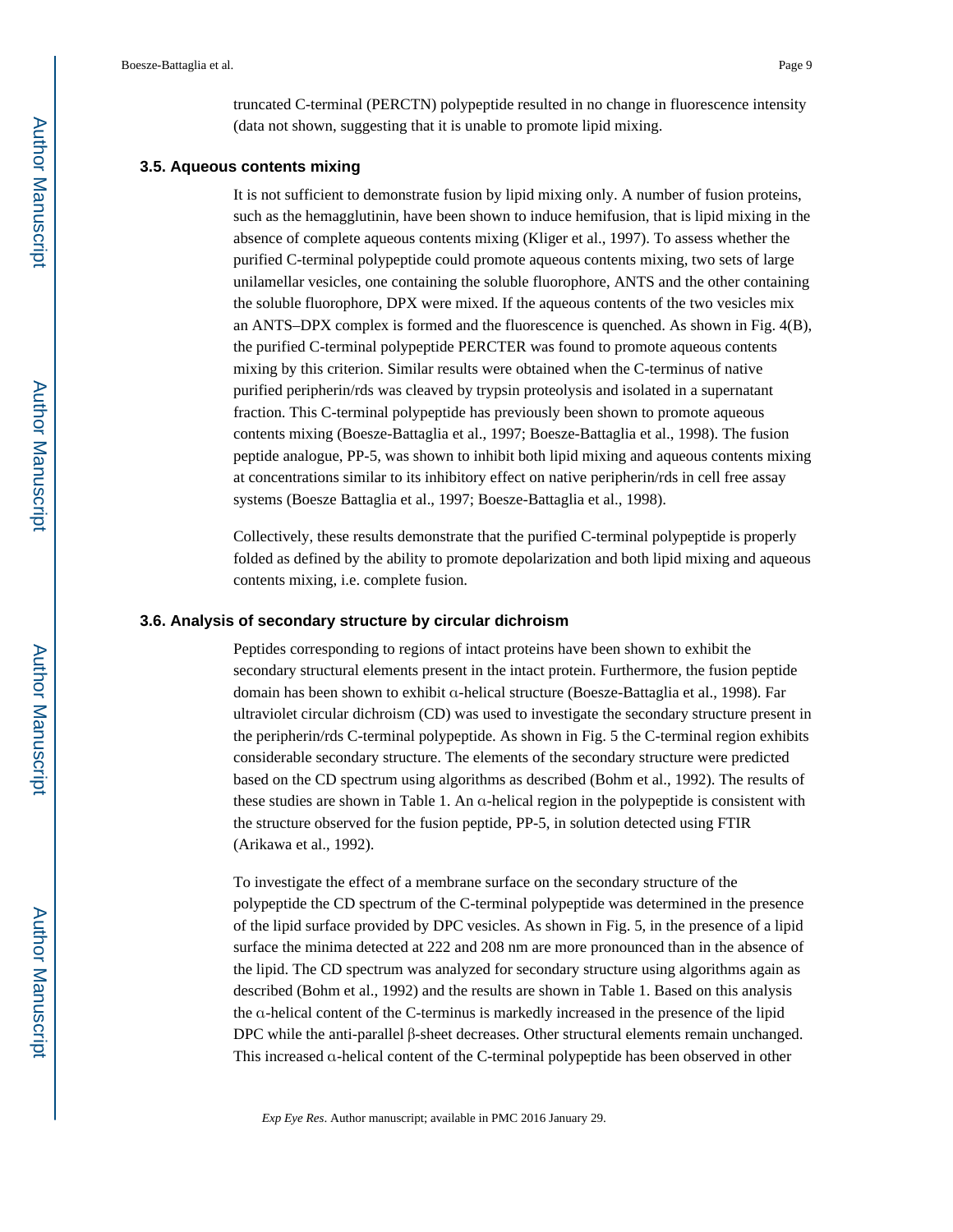fusion peptides and further analysis of the tertiary structure is necessary to predict the orientation and structural motif of the C-terminus.

## **4. Discussion**

Rod and cone cells contain a unique tetraspanin membrane fusion protein, peripherin/rds, the C-terminal domain of which is essential in mediating lipid bilayer fusion. Previous studies demonstrated that a peptide corresponding to a conserved sequence in the C-terminal could promote bilayer fusion. However, by analogy to other membrane fusion proteins it is likely that additional regions within the C-terminus are required for regulation of fusion and recognition of the appropriate membrane surfaces (White, 1992; Hernandez et al., 1996; Pecheur et al., 1999; Wasserman, 1999). To investigate the structure and function of this larger protein domain we have generated a C-terminal peripherin/rds polypeptide (PERCTER) that includes the fusion domain. This polypeptide can promote each of the requisite steps in membrane fusion. In contrast, a polypeptide that includes only a portion of the fusion domain (PERCTN) cannot mediate fusion events. The work herein demonstrates that the C-terminal polypeptide interacts with a lipid surface, changes conformation in the presence of a membranous medium and induces contents and lipid mixing of model membranes.

Moreover, this work provides compelling evidence that the C-terminus of peripherin/rds is able to promote membrane fusion; both lipid mixing and aqueous contents mixing, without anchorage to the bilayer. These results suggest that peripherin/rds dependent fusion may proceed through a mechanism different from that of HIV, and HA induced fusion, processes that require anchorage of the fusion protein to the host membrane (Kliger et al., 1997). Recently, a highly conserved region upstream of the fusion peptide domain (Smith and Johnson, 1988) that includes a proline at position 295 was shown to enhance fusion the mechanism of this enhancement is presently unknown (Stefano et al., 2002). Similar regions have been identified as essential for conformational changes of fusion proteins in intracellular fusion, neurotransmitter release and viral infectivity (Laemmli, 1970; Hope et al., 1985). Collectively the data presented herein in combination with previous studies further supports the hypothesis that regions in addition to the 15 amino acid long fusion peptide region participate in peripherin/rds dependent fusion.

Membrane fusion is a thermodynamically unfavourable event that requires a change in normal membrane bilayer structure. Fusion proteins act by perturbing local membrane bilayer structure. The mechanism by which a fusion protein carries out this function has been the subject of intense interest and is currently unresolved.

Numerous biochemical and biophysical studies have led investigators to propose that membrane fusion proteins exist in two major conformations; a fusogenic or stable conformation and a pre-fusion or metastable conformation (Carr et al., 1997). Structural changes within fusion proteins are required to allow a fusion protein to go from the prefusion to the fusion competent state and to mediate the formation of a fusion pore (Mellman, 1995; Pecheur et al., 1999; Bentz, 2000). Peptide-modeling studies suggest that sperm fertilin α (Muga et al., 1994), measles virus F1 (Epand et al., 1992) and the S protein from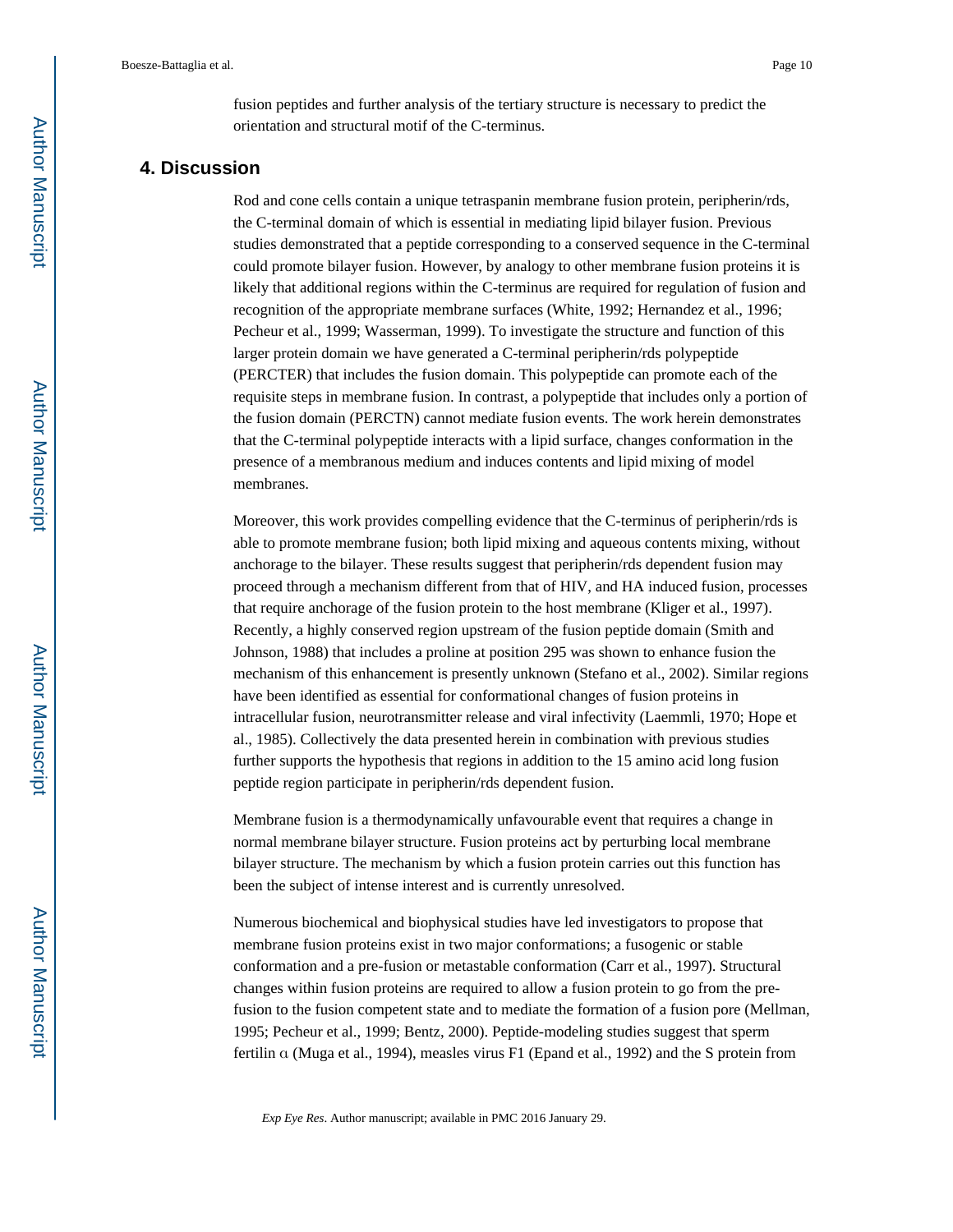hepatitis B virus (Rodriguez-Crespo et al., 1995; Rodriguez-Crespo et al., 1996) adopt a βsheet structure in a lipid environment (Pecheur et al., 1999). Alternatively at higher lipid-toprotein ratios fertilin has been shown to prefer an α-helical conformation with a helix that inserts obliquely into the membrane bilayer, a topology that requires the presence of negatively charged lipids (Martin et al., 1998). An α-helical conformation and an oblique membrane orientation is also observed for fusion peptides of SIV (Blacklow et al., 1995), and HIV (Carr and Kim, 1993). The increase in α-helical content has lead to suggestions that a coiled-coil intermediate (Bentz, 2000) is the favoured conformation for a fusion pore. Such a structural requirement is clearly supported by the crystal structure of the membrane fusion protein HA (Carr and Kim, 1993; Bullough et al., 1994), the HIV ectodomain (Chan et al., 1996; Tan et al., 1997; Weissenhorn et al., 1998) and the synaptobrevin–syntaxin complex (Sutton et al., 1998). Most striking is the observation that both highly hydrophobic viral fusion peptide domains and charged fusion peptides within fertilin both appear to adopt a coiled-coiled intermediate.

The above studies indicate that fusion proteins undergo changes in secondary structure during the process of membrane fusion. Numerous other studies have shown that polypeptides that correspond to protein domains exhibit secondary structure that corresponds to that of the intact protein. Therefore, having established that the C-terminus is able to promote fusion we investigated the secondary structure of this polypeptide. In aqueous solution the C-terminus exhibits a far UV circular dichroism (CD) spectrum characteristic of a peptide with substantial secondary structure, as shown in Fig. 5 and in Table 1.

A fusion mediating protein must interact with lipid bilayers. Therefore it is reasonable to propose a conformational change to the fusion competent state in the presence of a lipid surface. The CD spectrum of purified wt peripherin/rds C-terminal polypeptide PERCTER (Fig. 5) exhibits such an increased intensity. Analysis of the CD spectrum indicates a striking increase in α-helical secondary structure content when a lipid surface is provided. It is particularly interesting to note that the structural elements corresponding to β-turn, parallel β-sheet and random structure remain unchanged upon interaction with the lipid surface. The anti-parallel β-sheet is approximately halved while the α-helix is approximately doubled. This leads to the speculation of a localized, dramatic conformational change. We propose that this change in secondary structure of the C-terminal PERCTER polypeptide is associated with the transition from a pre-fusion to a fusion competent state. Earlier results based upon synthetic peptides to the fusion domain suggested that fusion competency requires a tetrameric arrangement of amphiphilic α-helical peptides (Boesze-Battaglia et al., 2002). It is tempting to propose that the C-terminus of peripherin/rds may likewise form a fusion competent coiled-coil tetramer by disruption of an anti-parallel β-sheet region.

Since a number of mutations leading to various forms of retinal degenerative disease are located within the C-terminal domain of peripherin/rds a thorough analysis of the structural and functional properties of the C-terminus will provide valuable insight into the etiology of these diseases and allow genotype-phenotype correlations. An understanding of the factors that determine the specificity and stability of structural changes within peripherin/rds is essential to understand of the mechanisms of photoreceptor renewal processes, specifically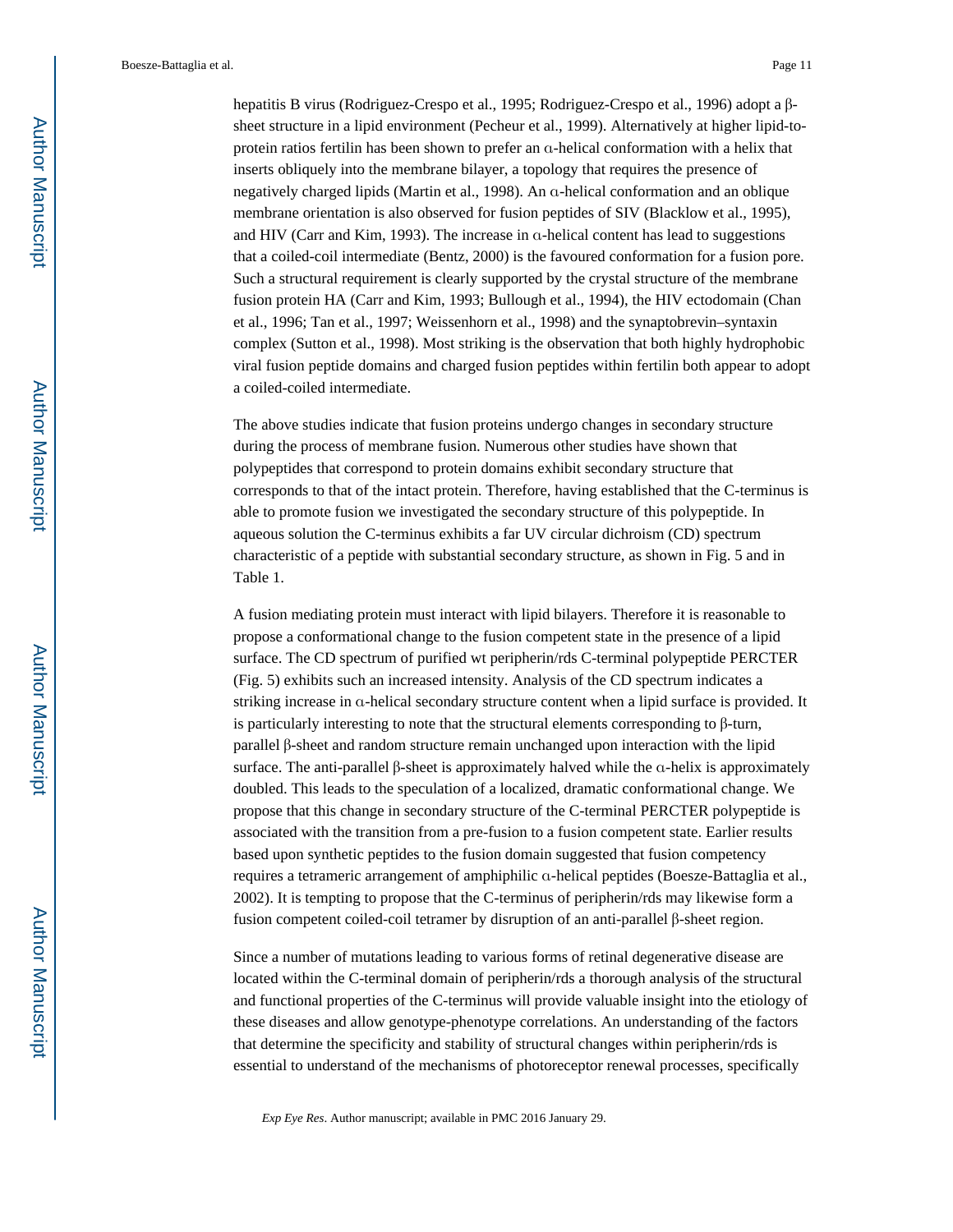disk morphogenesis and disk shedding. While it is clear that membrane fusion is important in each of these processes, the mechanism of the fusion has not been elucidated. Finally, the analysis of structural changes within the C-terminus has more far reaching implications, given that it has been recently proposed that the localization signal for the targeting of this protein to the ROS also resides within this domain (Tam et al., 2001, 2002).

## **Acknowledgments**

This work was supported by grants from the National Eye Institute, EY 10420 (K.B.-B.), EY 13246 (A.F.X.G.) and EY 03328 (A.D.A.). K.B.-B. is a recipient of an E. Matilda Ziegler Vision Award. G.E. is a recipient of a GSBS Summer undergraduate research fellowship. The authors would like to thank Dr R. Molday for anti peripherin/rds mAb 2B6 and Dr R. Schimmel for critical reading of the manuscript.

## **References**

Arikawa K, Molday L, Molday RS, Williams D. J Cell Biol. 1992; 116:659–667. [PubMed: 1730772]

Bartlett GR. J Biol Chem. 1959; 234:466–473. [PubMed: 13641241]

- Bentz J. Biophys J. 2000; 78:886–900. [PubMed: 10653801]
- Bentz J, Ellens H. Colloids Surf. 1988; 30:65–112.

Blacklow SC, Lu M, Kim PS. Biochemistry. 1995; 34:14955–14962. [PubMed: 7578108]

- Boesze-Battaglia K, Goldberg AFX. Int Rev Cytol. 2002; 217:183–226. [PubMed: 12019563]
- Boesze-Battaglia K, Kong F, Lamba OP, Stefano FP, Williams DS. Biochemistry. 1997; 36:6835– 6846. [PubMed: 9184167]
- Boesze-Battaglia K, Lamba OP, Napoli A, Sinha S, Guo Y. Biochemistry. 1998; 37:9477–9487. [PubMed: 9649331]
- Boesze-Battaglia K, Stefano FP, Fenner M, Napoli AA. Biochim Biophys Acta. 2000; 1463:343–354. [PubMed: 10675512]

Bohm G, Muhr R, Jaenicke R. Protein Eng. 1992; 5:191–195. [PubMed: 1409538]

- Boucheix C, Rubinstein E. Cell Mol Life Sci. 2001; 58:1189–1205. [PubMed: 11577978]
- Bullough PA, Highson FM, Skehel JJ, Wiley DC. Nature. 1994; 371:37–43. [PubMed: 8072525]

Carr CM, Chaudry C, Kim PS. Proc Nat Acad Sci USA. 1997; 94:14306–14313. [PubMed: 9405608]

Carr CM, Kim PS. Cell. 1993; 73:823–832. [PubMed: 8500173]

Chan DC, Fass D, Berger M, Kim PS. Nat Struct Biol. 1996; 3:465–469. [PubMed: 8612078]

- Connell G, Molday RS. Biochemistry. 1990; 29:4691–4698. [PubMed: 2372552]
- Ellens H, Bentz J, Szoka FC. Biochemistry. 1985; 24:3099–3106. [PubMed: 4027232]
- Epand RM, Cheetham JJ, Epand RF, Yeagle PL, Richardson CD, Rockwell A, De Grado WF. Biopolymers. 1992; 32:309–314. [PubMed: 1623124]
- Hernandez LD, Hoffman LR, Wolfsberg TG, White JR. Ann Rev Cell Dev Biol. 1996; 12:627–661. [PubMed: 8970739]
- Hope MJ, Bally MB, Webb G, Cullis PR. Biochim Biophys Acta. 1985; 1147:223–236.
- Jones TA, Korte T, Blumenthal R. J Biol Chem. 1998; 273:404–409. [PubMed: 9417096]
- Kliger Y, Aharoni A, Rapaport D, Jones P, Blumenthal R, Shai Y. J Biol Chem. 1997; 272:13496– 13505. [PubMed: 9153194]
- Laemmli UK. Nature. 1970; 277:680–685. [PubMed: 5432063]
- Litman BJ. Biochemistry. 1973; 13:2545–2554. [PubMed: 4350955]
- Maecker HT, Todd SC, Levy S. FASEB J. 1997; 11:428–442. [PubMed: 9194523]
- Maniatus, T.; Frisch, EF.; Sambrock, MD. Molecular Cloning (A Laboratory Manual). Cold Spring Harbor Laboratory; Cold Spring Harbor, NY: 1989.
- Martin I, Epand R, Ruysschaert JM. Biochemistry. 1998; 37:17030–17039. [PubMed: 9836598]

Matsumoto B, Besharse JC. Invest Ophthalmol Vis Sci. 1985; 26:628–635. [PubMed: 2581915] Mellman I. Cell. 1995; 82:869–872. [PubMed: 7553845]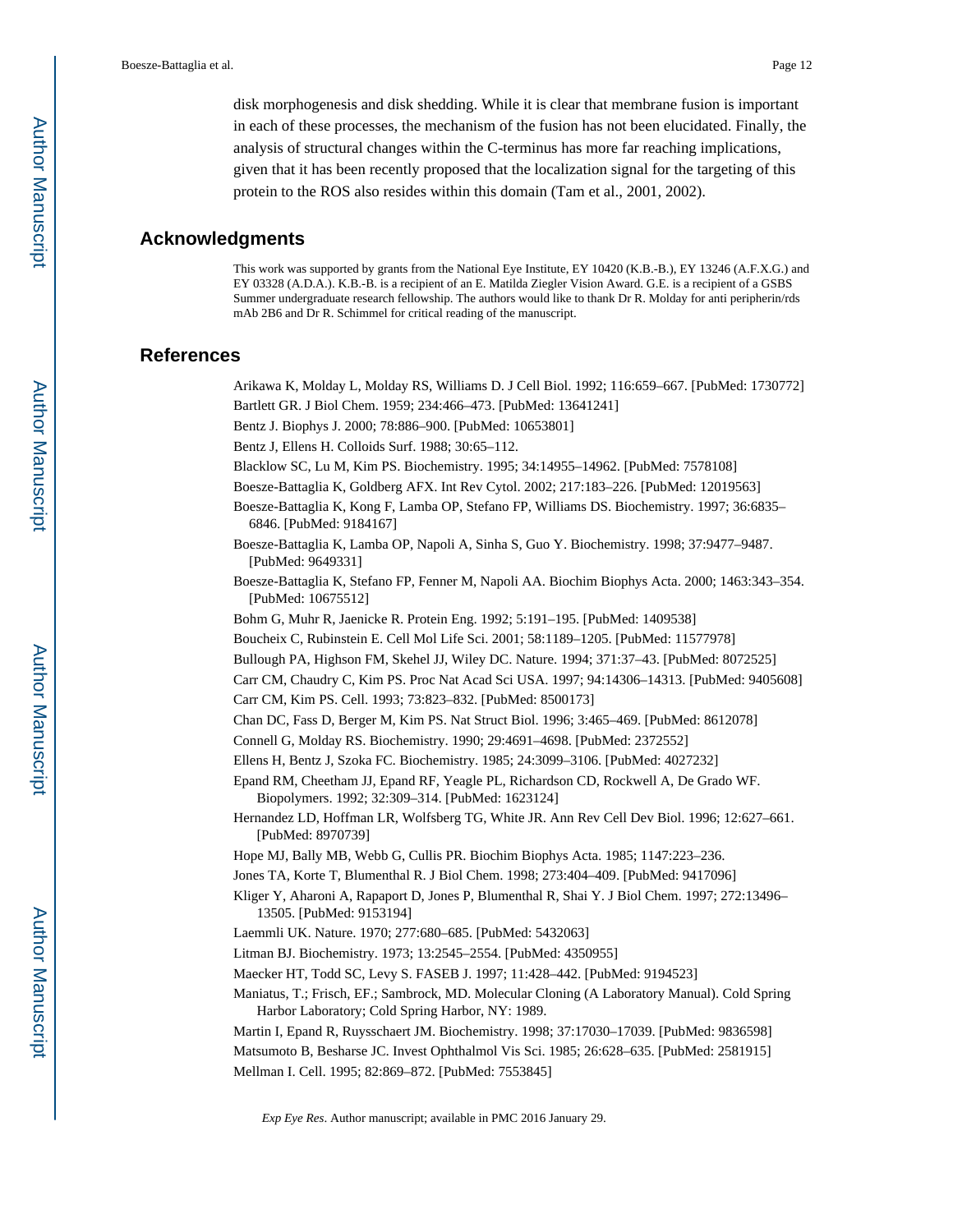- Muga A, Neugebauer W, Hirama T, Surewicz WK. Biochemistry. 1994; 33:4444–4448. [PubMed: 8161498]
- Muller-Weeks S, Boesze-Battaglia K, Fitzgerald C. Exp Eye Res. 2002; 75:143–157. [PubMed: 12137760]
- Pecheur EI, Martin I, Bienvenue A, Ruysschaert JM, Hoekstra D. J Biol Chem. 2000; 275:3936–3942. [PubMed: 10660547] Bartlett GR. J Biol Chem. 1959; 234:466–473. [PubMed: 13641241]

- Rodriguez-Crespo I, Gomez-Gutierrez J, Encinar JA, Gonzalez-Ros JM, Albar JP, Peterson DL, Gavilanes F. Eur J Biochem. 1996; 242:243–248. [PubMed: 8973639]
- Rodriguez-Crespo I, Nunez E, Gomez-Gutierrez J, Yelamos B, Albar JP, Peterson DL, Gavilanes F. J Gen Virol. 1995; 76:301–308. [PubMed: 7844552]
- Smith DB, Johnson KS. Gene. 1988; 67:31–40. [PubMed: 3047011]
- Stefano FP, Krouse J, Marta P, Boesze-Battaglia K. Exp Eye Res. 2002; 74:267–283. [PubMed: 11950237]
- Steinberg RH, Fisher SK, Anderson DH. Invest Ophthalmol Vis Sci. 1976; 15:700–721. [PubMed: 986765]
- Struck DK, Hoekstra D, Pagano RE. Biochemistry. 1981; 20:4093–4099. [PubMed: 7284312]
- Sutton RB, Fasshauer D, Jahn R, Brunger AT. Nature. 1998; 395:347–353. [PubMed: 9759724]
- Szoka F, Olson F, Heath T, Vail W, Mayhew E, Papahadjopoulos d. Biochim Biophysic Acta. 1980; 601:559–571.
- Tam BM, Moritz OL, Hurd LB, Papermaster D. Invest Ophthalmol Vis Sci. 2001; 42(4) Abstract no.
- Tam BM, Moritz OL, Hurd LB, Papermaster D. Invest Ophthalmol Vis Sci. 2002; 43(4) Abstract no.
- Tan K, Liu J, Wang JH, Shen S, Lu M. Proc Nat Acad Sci USA. 1997; 94:12303–12308. [PubMed: 9356444]
- Wasserman P. Cell. 1999; 96:175–183. [PubMed: 9988213]
- Weimbs T, Low SH, Chapin SJ, Mostov KE. Trends Cell Biol. 1997; 7:393–399. [PubMed: 17708988]
- Weissenhorn W, Carfi A, Lee KH, Skehel JJ, Wiley DC. Nature. 1998; 387:426–430. [PubMed: 9163431]
- White J. Science. 1992; 258:917–924. [PubMed: 1439803]
- Young R. Invest Ophthalmol Vis Sci. 1976; 15:700–710. [PubMed: 986765]

Pecheur EI, Sainte-Marie J, Bienvenue A, Hoekstra D. J Memb Biol. 1999; 167:1–17.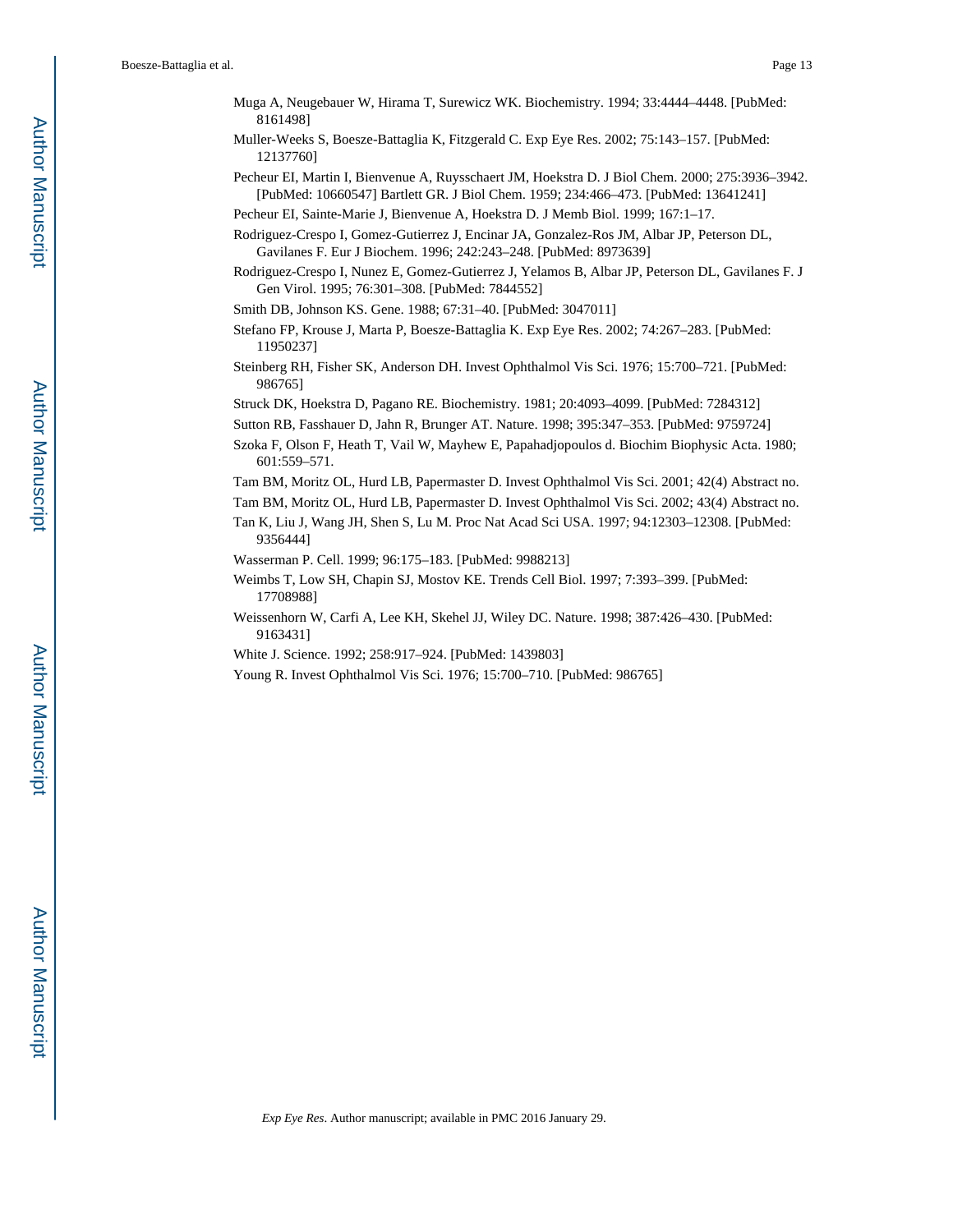

#### **Fig. 1.**

Schematic representation of GST-fusion Proteins. The full-length C-terminus of peripherin/rds (PERCTER) corresponding to residues 284–346 is shown with the fusion domain indicated. The GST C-terminal truncation mutant protein (PERCTN) is also shown from residues 284 to 318, with the truncated form of the fusion peptide domain indicated. GST refers to glutathione-*S*-transferase. The thrombin cleavage site is indicated by an arrow.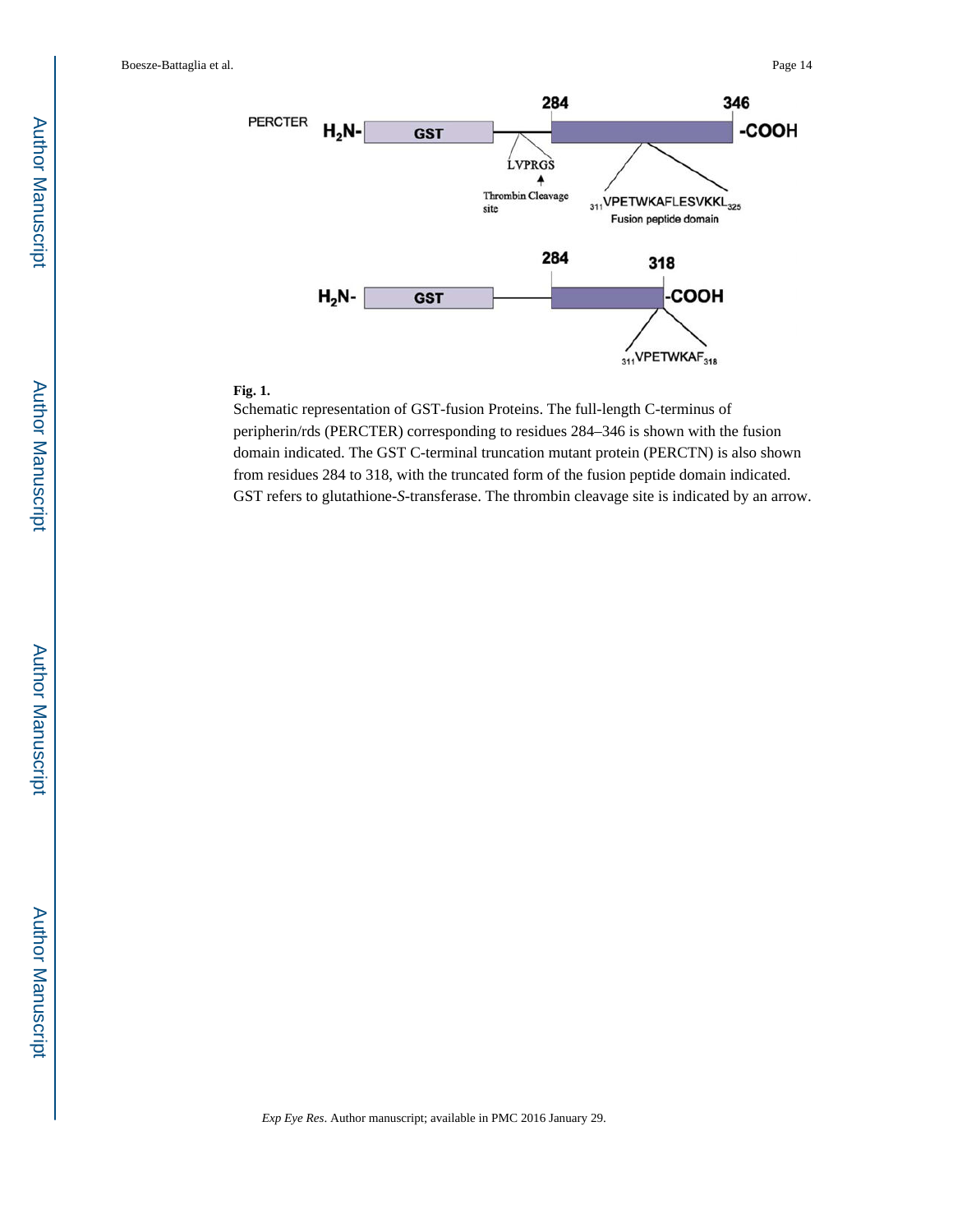

## **Fig. 2.**

Purification of full-length peripherin/rds C-terminal polypeptide from GST-fusion protein. The GST-C-terminal polypeptide was cleaved with thrombin. The resultant proteins were purified on a Hi Load Superdex column eluted with 0.025 M NaCl, 0.02 M Na<sub>2</sub>PO<sub>4</sub> pH 7.4 at a flow rate of 1 ml min−1. The eluant was monitored at 214 nm and the peaks designated as A–F. The elution volume, which is equivalent to the elution time is indicated below the peak designation. Inset. Immunoblot analysis of proteins in the fractions corresponding to Peaks A, B, E and F. Proteins were separated on a 15% SDS–PAGE, transferred to nitrocellulose and immunoblotted with anti-peripherin/rds mAb 2B6.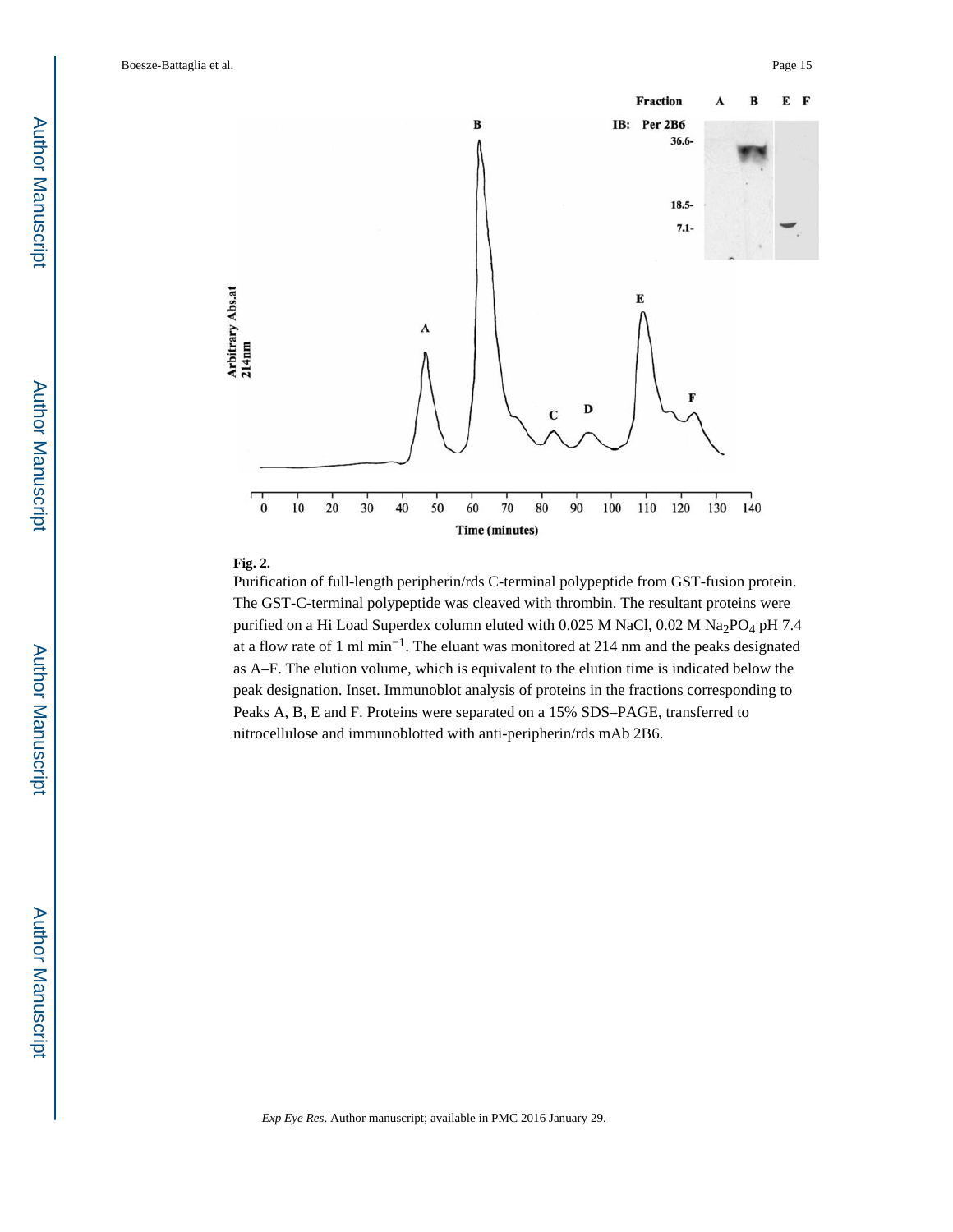

#### **Fig. 3.**

C-terminal polypeptide induced dissipation of valinomycin induced diffusion potential in phosphatidylcholine/phosphatidylethanolamine/cholesterol SUVs. (A) The fluorescence intensity of diS-C<sub>2</sub>-5, at  $\lambda_{ex}$  = 620 nm and  $\lambda_{em}$  = 670 nm was followed over time (minutes). The addition of either the full-length purified C-terminal polypeptide PERCTER or the truncation mutant PERCTN is shown by an arrow. The results shown are of a representative experiment. The phospholipid to polypeptide ratio in this sample was 50:1 (mole/mole). (B) The extent of depolarization as a function of phospholipid to pure C-terminal polypeptide ratio as indicated. The results are an average  $\pm$  SD of four independent experiments.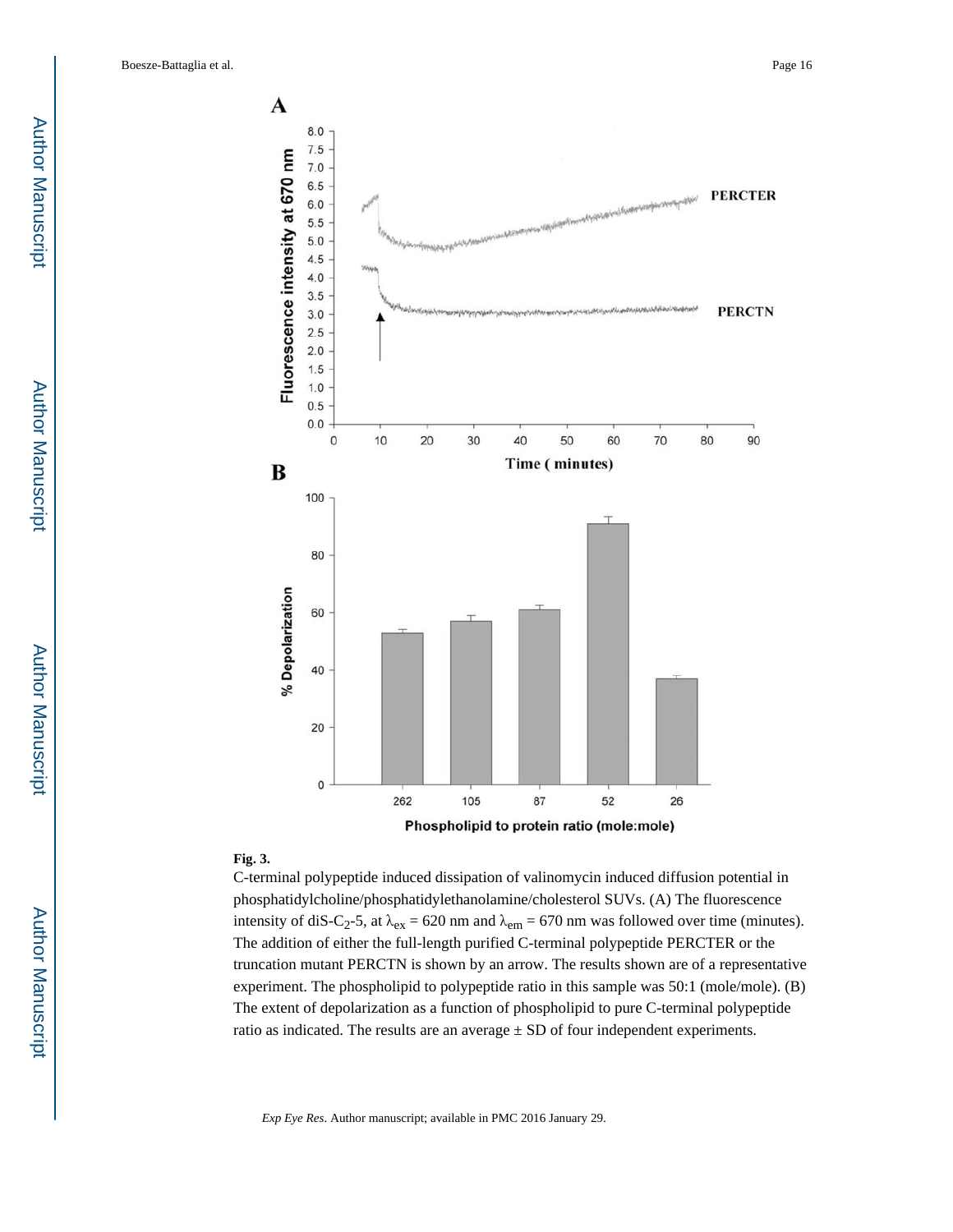

#### **Fig. 4.**

The purified C-terminal polypeptide (PERCTER) promotes on NBD-PE, Rh-PE lipid mixing and ANTS–DPX aqueous contents mixing. The assessment of fusogenic function of full-length C-terminal polypeptide is shown. (A) Lipid mixing detected using resonance energy transfer between NBD-PE and Rh-PE and is quantitated as the initial rate of fusion (IRF),% change in fluorescence intensity per second. Fusion was initiated with the addition of either the pure C-terminal polypeptide (C-ter) to which PP-5 was added (C-ter + PP-5) or GST-C-terminal polypeptide (GST C-ter). (B) Aqueous contents mixing detected as a decrease in fluorescence as a complex between vesicles containing two fluorescent probes ANTS and DPX is formed. The vesicles were incubated with, pure C-terminal polypeptide (c-ter), C-terminus + PP-5 (c-ter PP-5) or the truncation mutant polypeptide (c-tertrn) or truncation mutant + polypeptide (c-tertrn + PP-5) as indicated at  $37^{\circ}$ C. The phospholipid to peptide ratio is 50–60:1.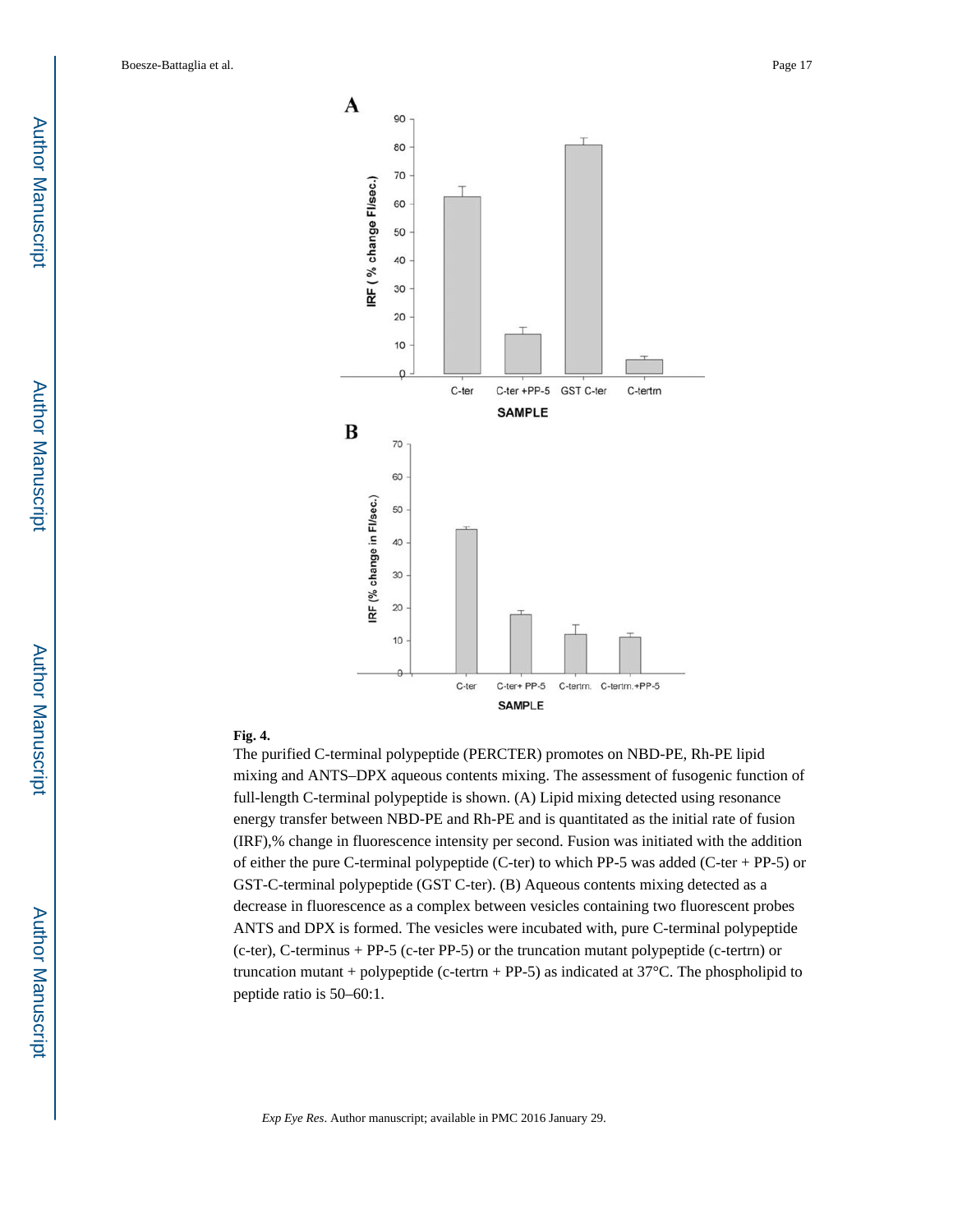

#### **Fig. 5.**

The effect of DPC on the CD spectrum of full-length peripherin/rdsC-terminal polypeptide (PERCTER). The CD spectrum of PERCTER (0.1 mg ml−1) was determined in 50 mM phosphate buffer, pH 7.0  $(\cdots)$ . The CD spectrum of PERCTER at the same concentration was then determined in the presence of DPC (—). The mole ratio of DPC to PERCTER was 100:1. The spectrum of DPC at the same concentration used in the later determination is also shown (- - -). The spectra are presented as molar ellopticity versus wavelength. The secondary structure was calculated as described in Section 2 usingwavelengths between 205 and 260 nm and is summarized in tabular form in Table 1.